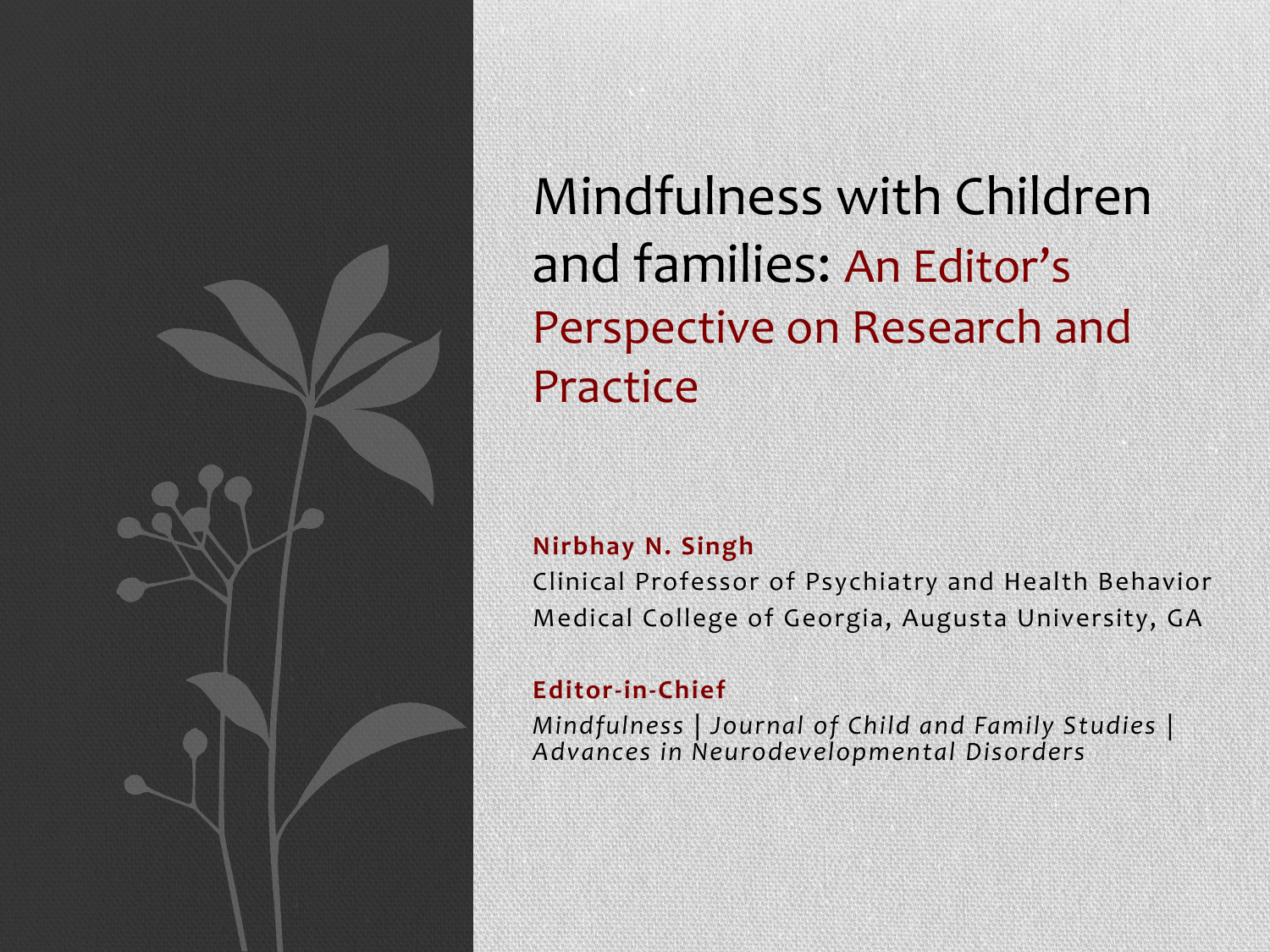## **State of Mindfulness Research with Children and Families Research: A Sampling of Reviews**

**Black, D. S., Milam, J., & Sussman, S. (2009).** Sitting-Meditation interventions among youth: A review of treatment efficacy. *Pediatrics, 124(3)*, 532-541.

**Black, D.S. (2015)**. Mindfulness training for children and adolescents: A state-of-the-science review. In K. Brown, D. Creswell, R. Ryan (Eds.) *Handbook of mindfulness: Theory, research, and practice* (pp. 283-310). New York: Guilford Press.

**Burke, C. A. (2010).** Mindfulness-Based approaches with children and adolescents: A preliminary review of current research in an emergent field. *Journal of Child and Family Studies*, 19(2), 133-144.

**Harnett, P. H., & Dawe, S. (2012).** The contribution of mindfulnessbased therapies for children and families and proposed conceptual integration. *Child and Adolescent Mental Health, 17,* 195-208.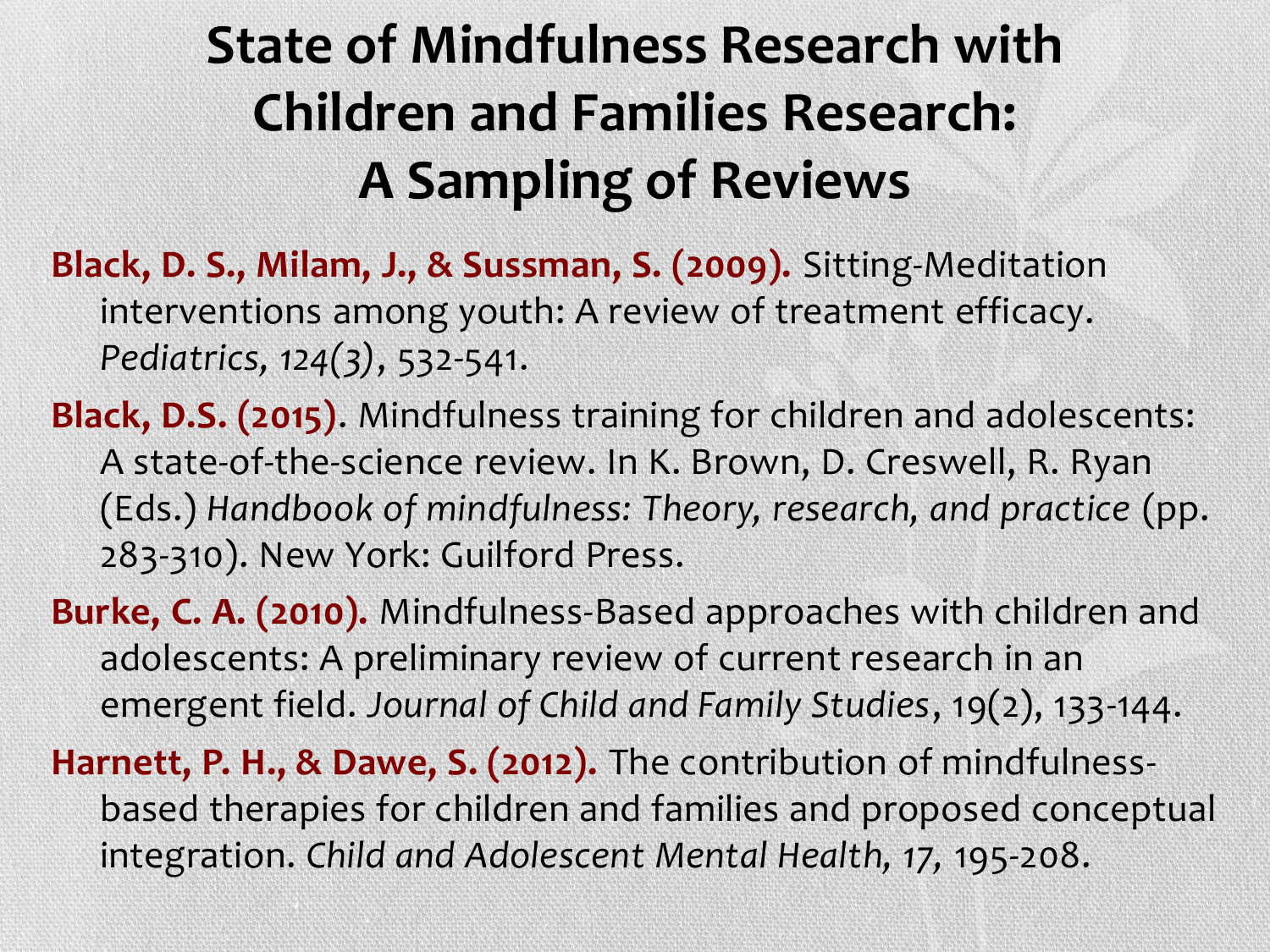## **State of Mindfulness Research with Children and Families Research**

- **Kallapiran, K., Koo, S., Kirubakaran, R., & Hancock, K. (2015).**  Effectiveness of mindfulness in improving mental health symptoms of children and adolescents: A meta-analysis. *Child and Adolescent Mental Health, 20*, 182-194.
- **Rempel, K. (2012).** Mindfulness for children and youth: A review of the literature with an argument for school-based implementation. *Canadian Journal of Counseling and Psychotherapy, 46(3)*, 201-220.
- **Tan, L. B. (2016).** A critical review of adolescent mindfulness-based programmes*. Clinical Child Psychology and Psychiatry, 21*, 193-207.
- **Townshend, K., Jordan, Z., Peters, M. D., & Tsey, K.** (2014). The effectiveness of mindful parenting programs in promoting parents' and children's wellbeing: A systematic review protocol. *The JBI Database of Systematic Reviews and Implementation Reports, 12(11)*, 184-196.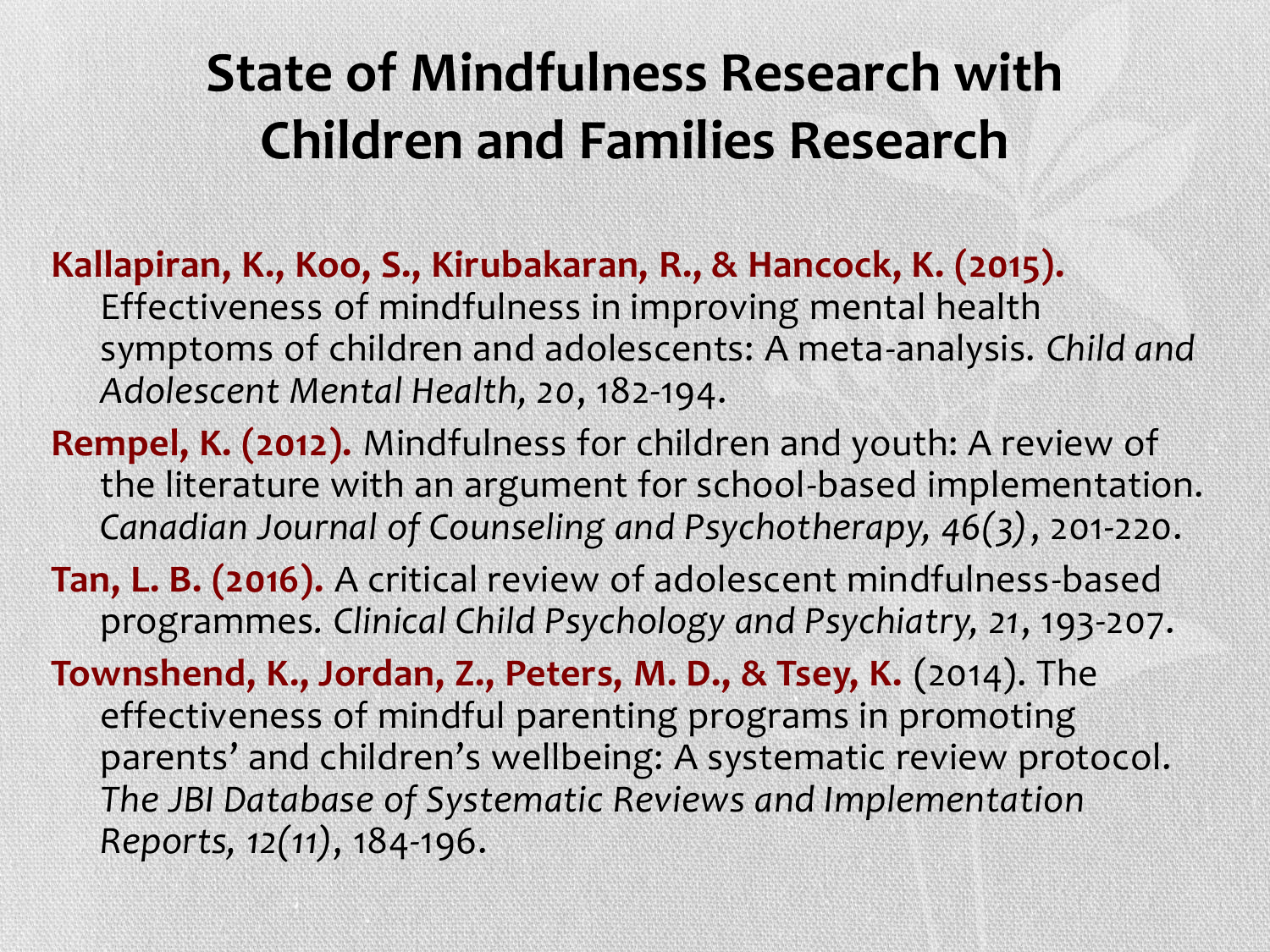## **State of Mindfulness Research with Children and Families Research**

**Weare, K. (2013).** Developing mindfulness with children and young people: A review of the evidence and policy context. *Journal of Children's Services, 8(2),* 141-153.

**Whittingham, K. (2014).** Parents of children with disabilities, mindfulness and acceptance: A review and a call for research. *Mindfulness, 5*, 704-709.

**Whittingham, K. (2014).** Mindfulness and transformative parenting. In E. Shonin, W. Van Gordon, & M. D. Griffiths (Eds.), *Mindfulness and Buddhist-Derived approaches in mental health and addictions* (pp. 363-390). New York: Springer.

**Zoogman, S., Goldberg, S. B., Hoyt, W. T., & Miller, L.** (2015). Mindfulness interventions with youth: A meta-analysis. *Mindfulness, 6*, 290-302.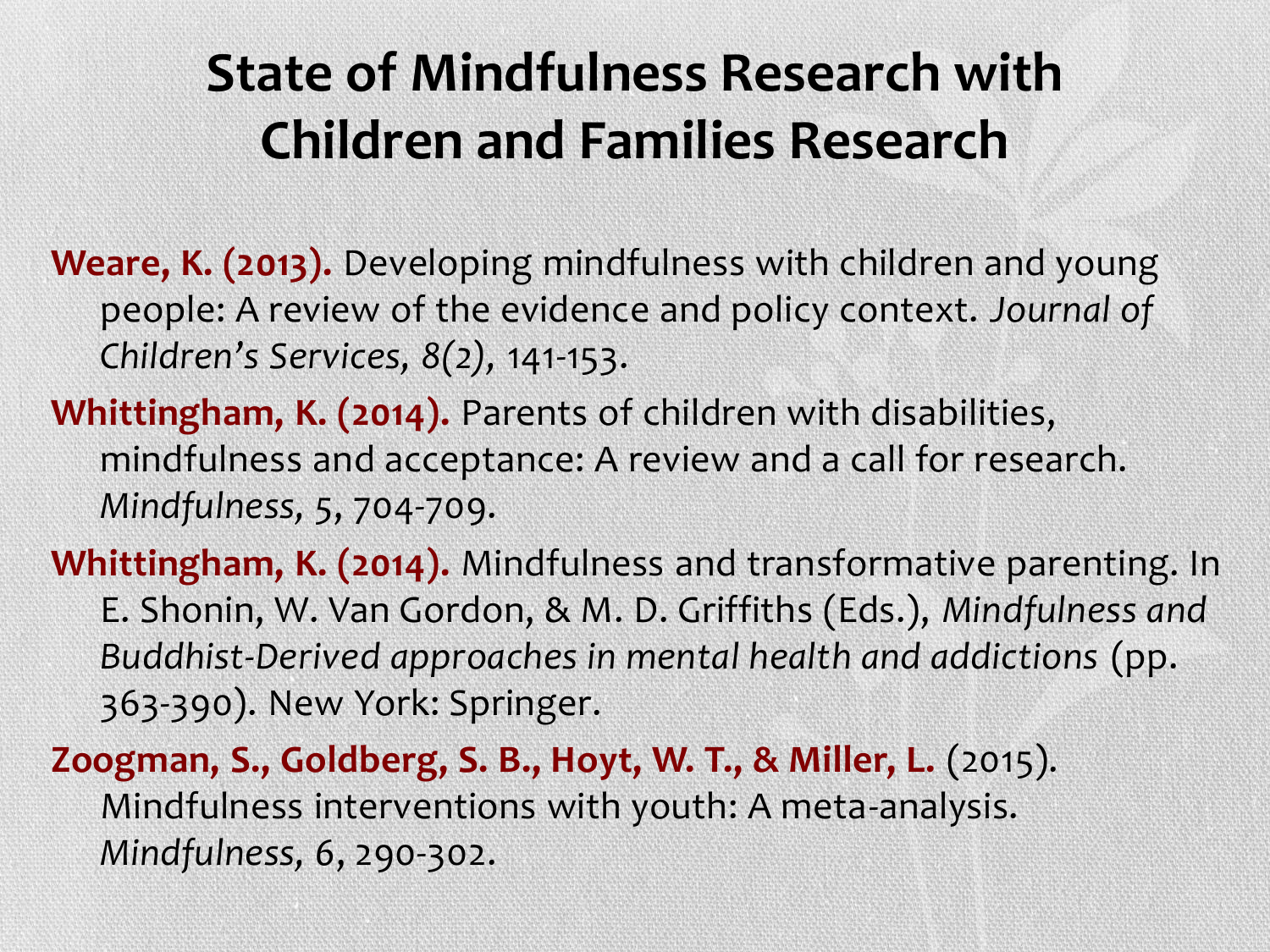# OVERALL FINDINGS

- Majority of studies focused on youth at risk for or with specific health or mental health conditions, such as psychiatric problems, drug use, high blood pressure
- Minority of studies focused on primary prevention of health risk conditions
- The outcomes are reasonably clear, based on a small number of randomized controlled trials (RCTs)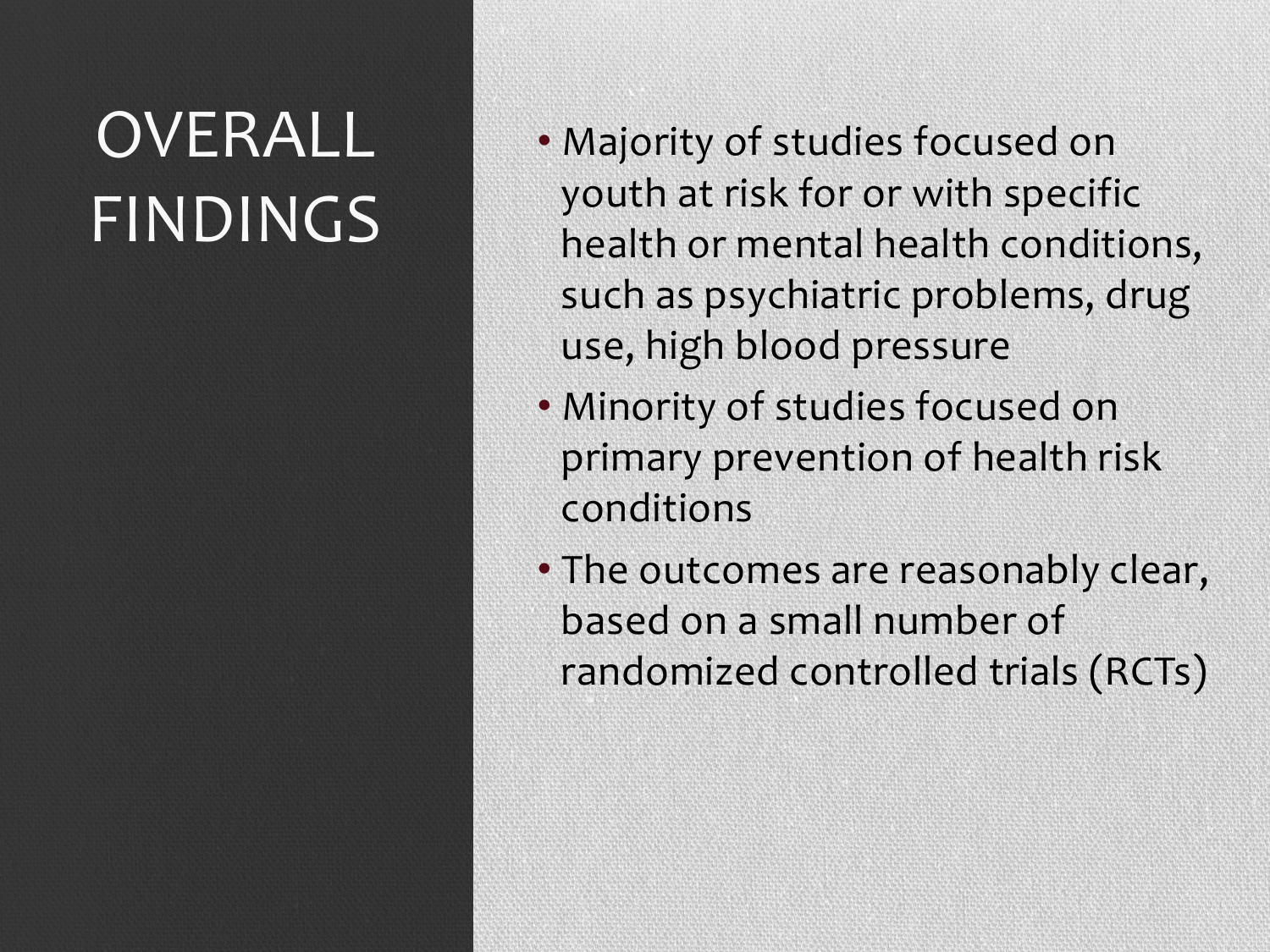## **OUTCOMES**

Based on Black (2015)

- Improvements in **neurocognitive outcomes**—Increased executive functioning—which involves the coordination of attention, planning, decision-making, selfregulation, and goal-directed behavior. Executive functioning is positively correlated with school readiness, social behavior, and enhanced academic achievement (3 RCTs)
- Improvements in **psychosocial outcomes**—depressive symptoms, anxiety symptoms, rumination, and prosocial skills (9 RCTs)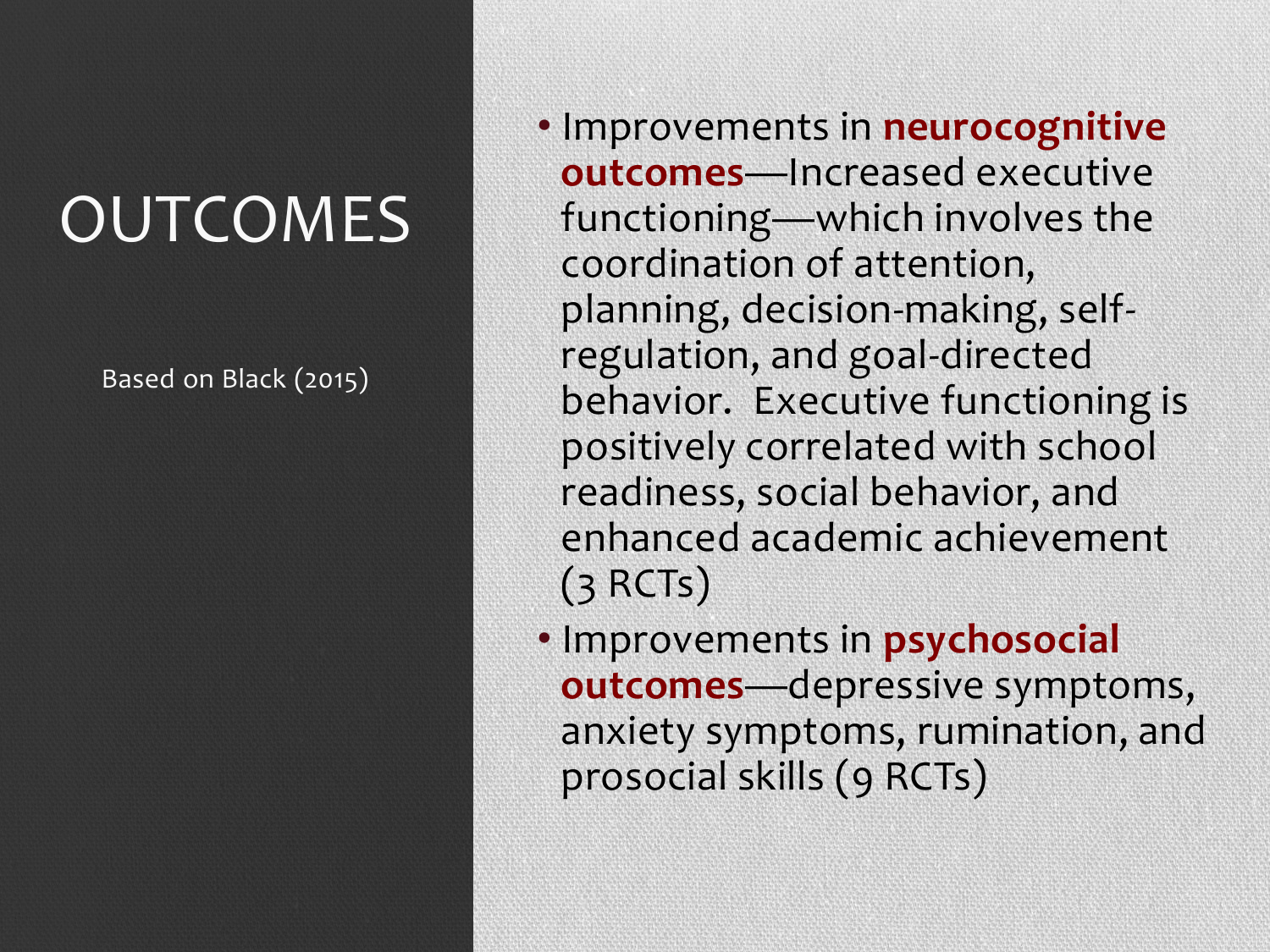# **OUTCOMES**

- Improvements in **psychobiological outcomes**—in youth with elevated blood pressure, short-term improvements in systolic blood pressure, diastolic blood pressure, and heart rate (3 RCTs)
- Numerous studies attest to the positive effects of mindfulnessbased programs on **educational outcomes**. However, except for the MYMind program, most others have been evaluated by the developers of the programs—See **Schonert-Reichl** & **Roeser** (2016). *Handbook of mindfulness in education.* NY: Springer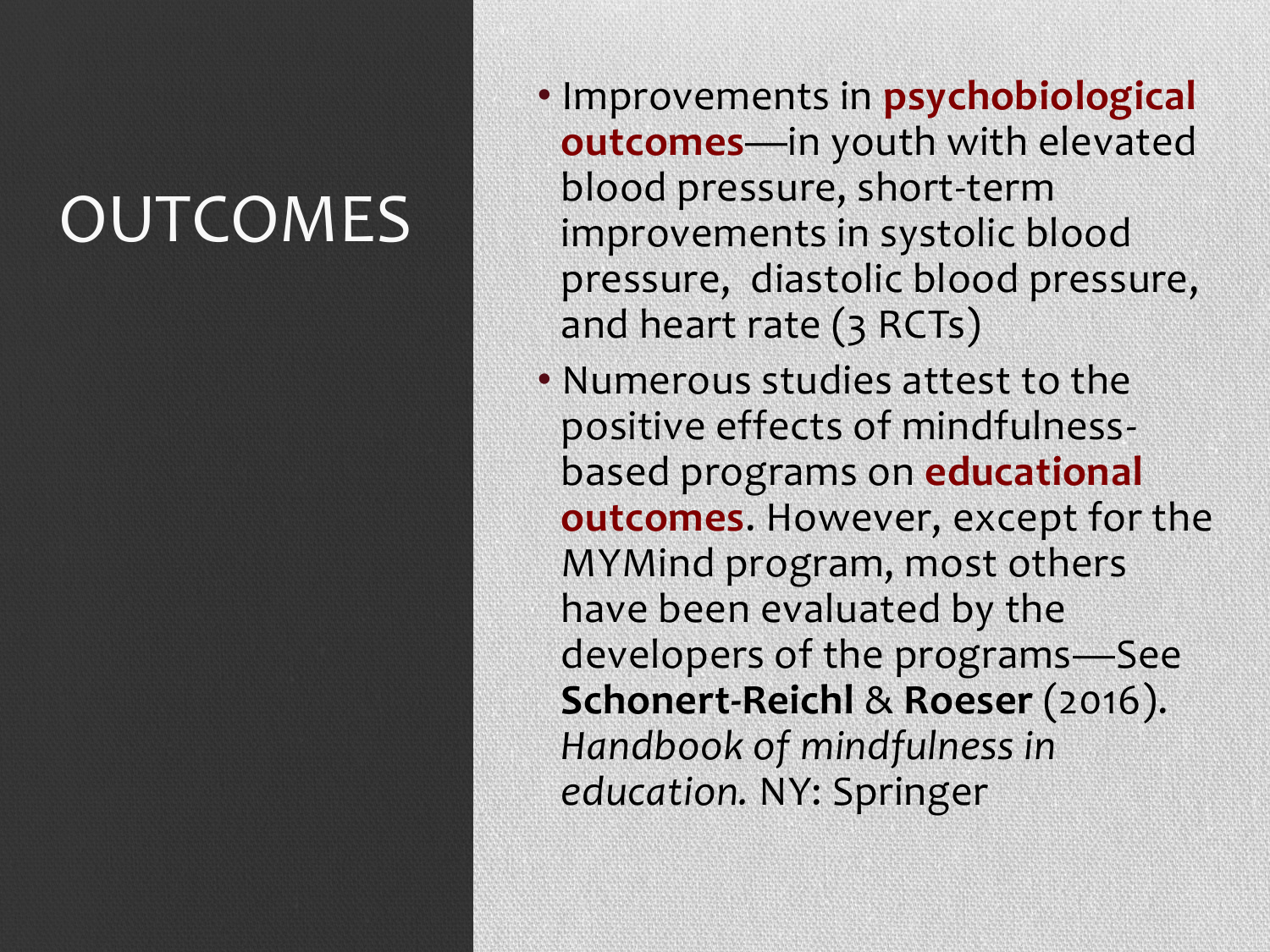## OUTLOOK

### • **Next Steps**

- Need better controlled studies, with active control conditions
- Sample size should be based on power analyses
- Samples should be more diverse in terms of race and gender
- Self-reported and second-person reports of outcomes should be complemented with objective outcomes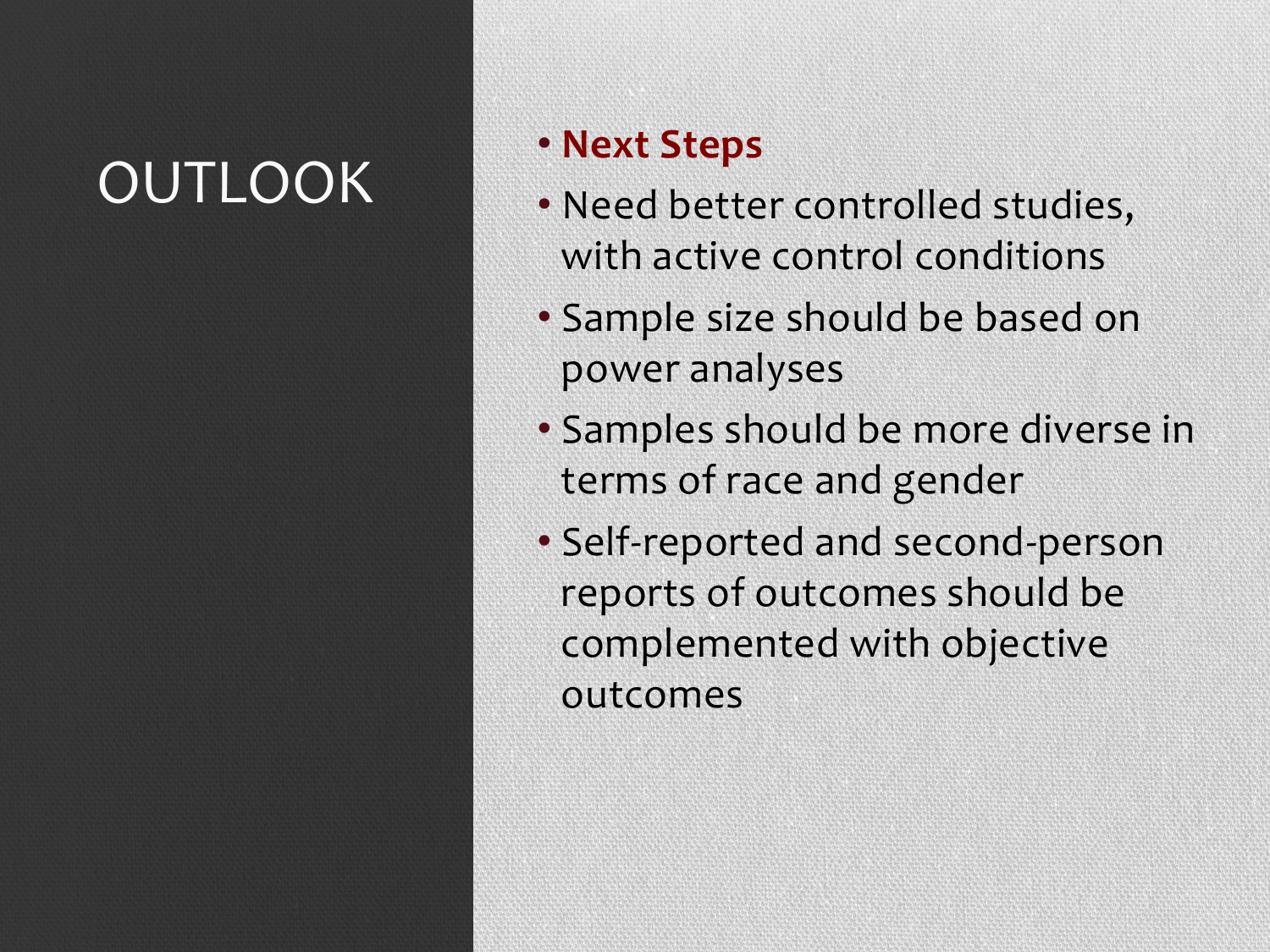## OUTLOOK

- Studies are needed that are designed specifically to better understand the mechanisms of action by which mindfulness produces the purported outcomes. It should not be assumed that the same mechanisms found in adult mindfulness research apply to children and adolescents
- Need much more study regarding what mindfulness practices work for whom and in what setting(s)
- What is the current state of mindfulness research **publications** with children and adolescents ?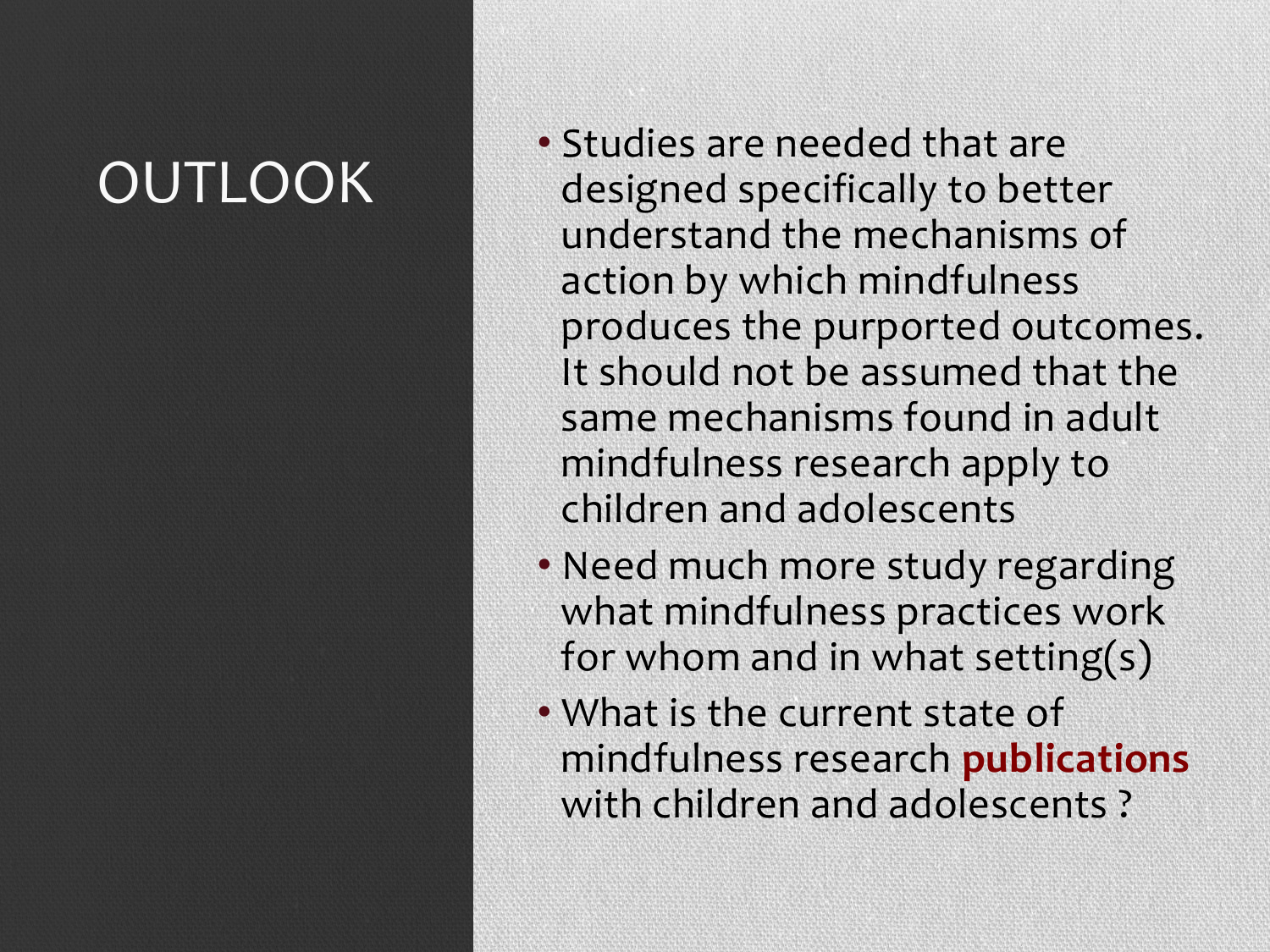## Research Influence

- I was invited to give an Editor's perspective on the current status of mindfulness research with children and adolescents
- All of us are influenced by those who have taught or mentored us, or by current colleagues, in how we view any research field
- Thus, all editors are biased in one way or another although we try to be very even handed in processing manuscripts we receive
- But, our view of research in mindfulness is influenced not only by our research history but also by our personal practice of meditation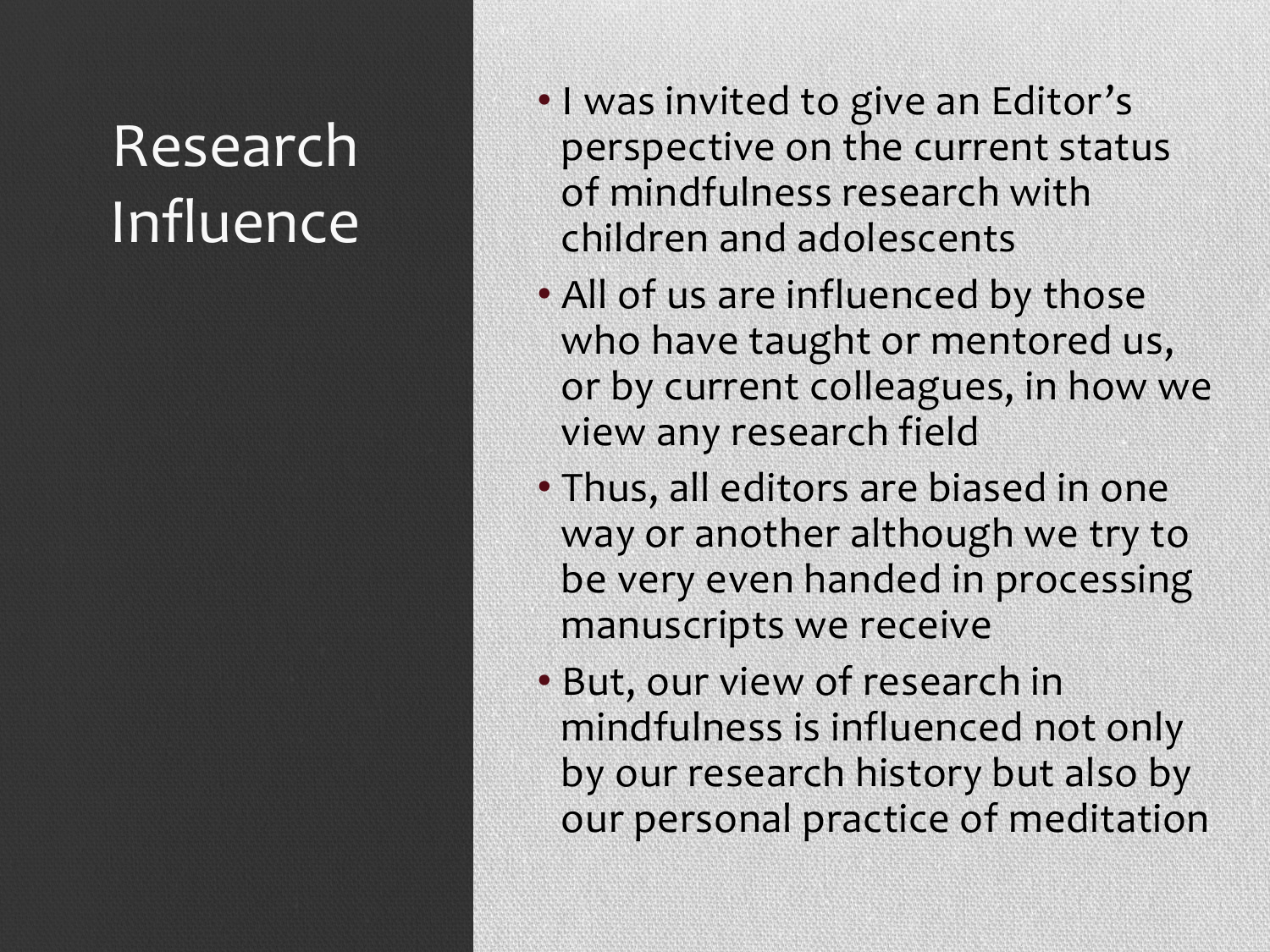



- My Biases In the interest of transparency, let me state that I was heavily influenced by my mentor **Prof. Ivan Beale** (from the University of Auckland, NZ), who was influenced by his mentor, **Prof. Jim Pollard** (University of Canterbury, NZ), who was influenced by **Prof. Leslie Reid** (founding professor of psychology at University of Exeter), who was influenced by his mentor and friend, **B. F. Skinner** (Harvard University)
	- Thus, I am behaviorally trained, with a life-long meditation practice in the Soto Zen tradition, as taught in the lineage of Shunryu Suzuki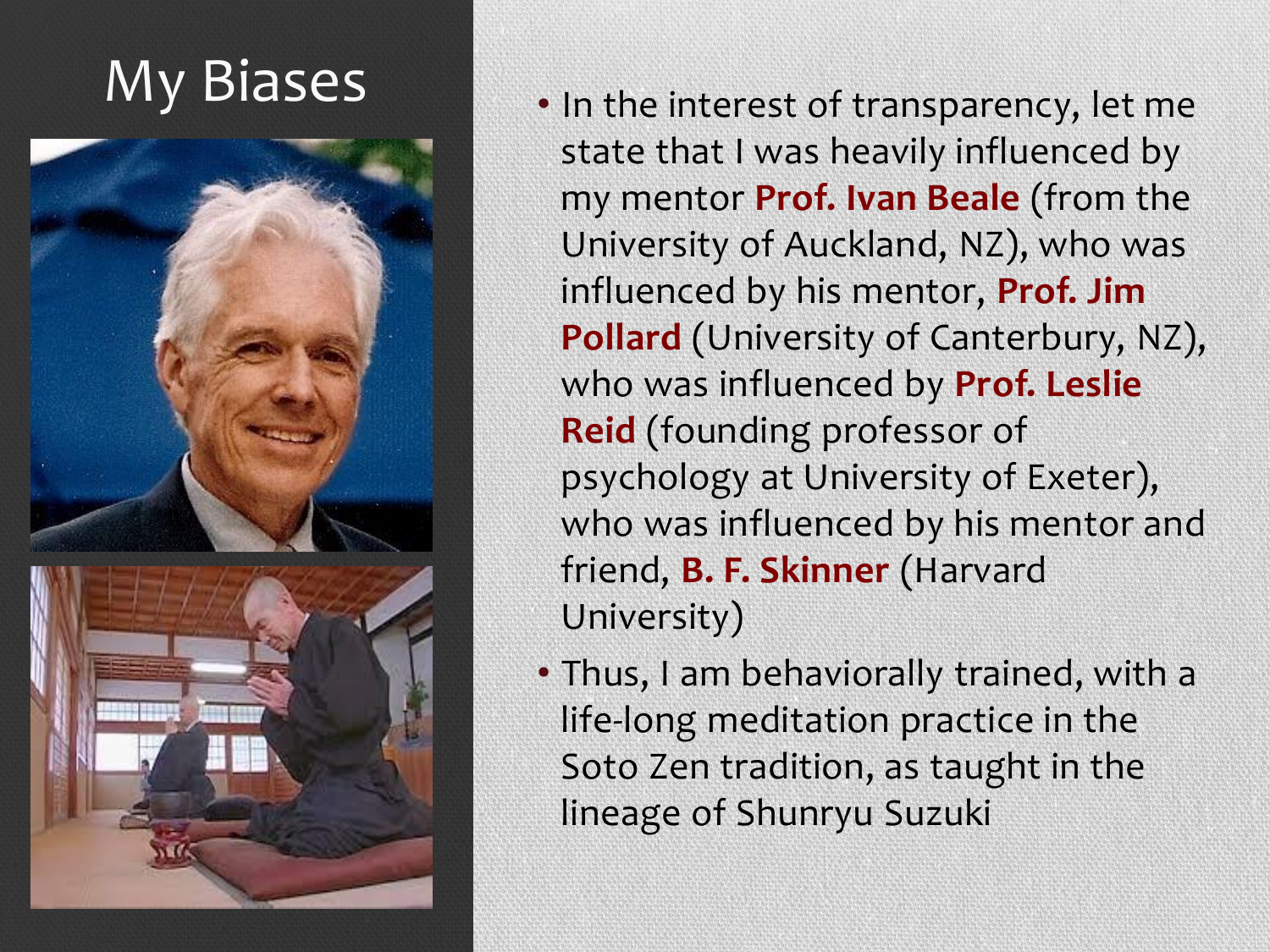## Advice to a Young Scientist

#### Sir Peter Medawar

"Any scientist of any age who wants to make important discoveries must study important problems. Dull or piffling problems yield dull or piffling answers. It is not enough that a problem should be "interesting." … The problem must be such that it matters what the answer is whether to science generally or to mankind."

#### **Sir Peter B.**

**Medawar**

 *Advice to a Young Scientist* (1979, p.

13)

Nobel Laureate, 1960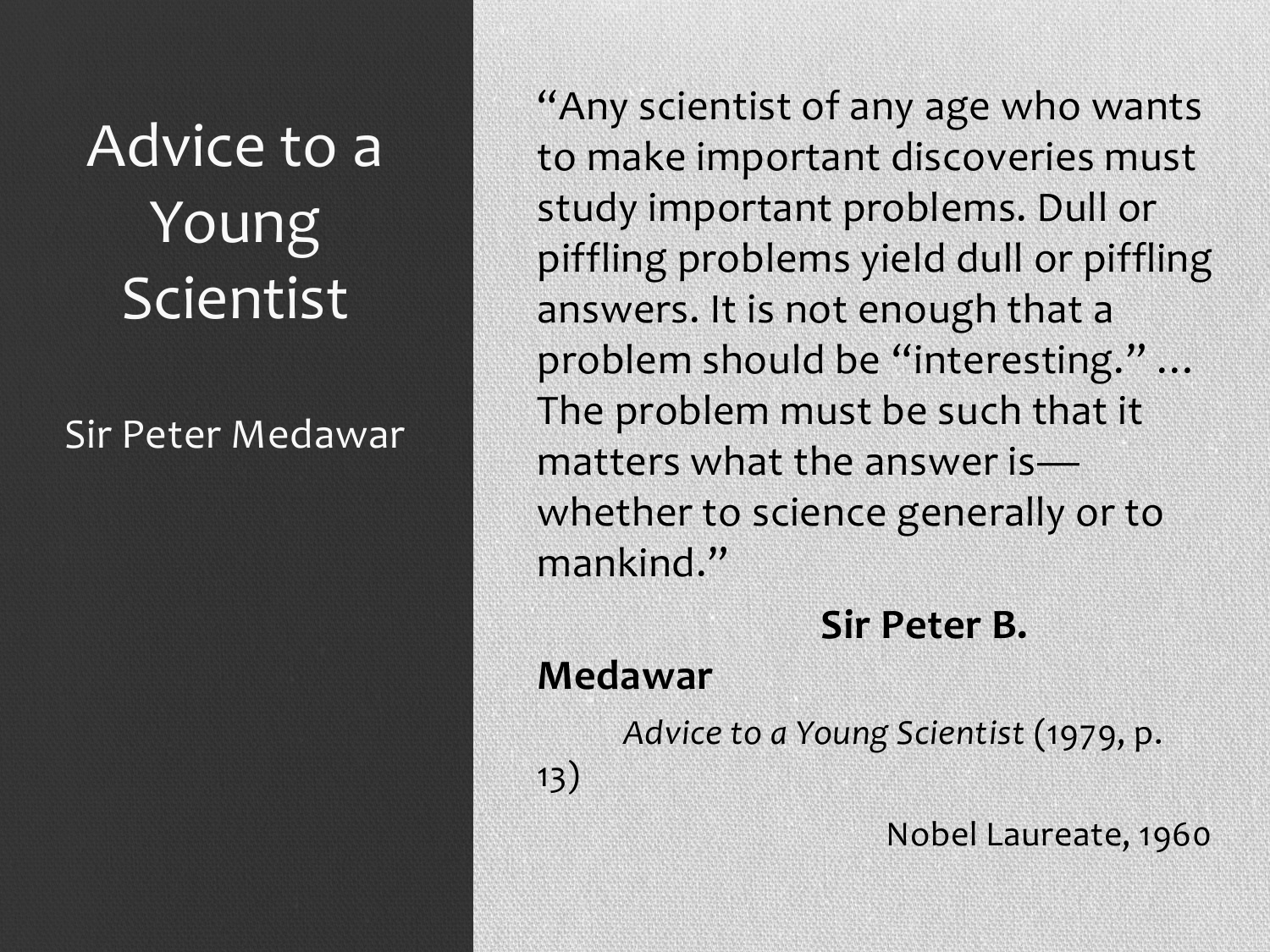





Impact Factor: Impact Factor: 3.317 1.802

Both journals publish papers on mindfulness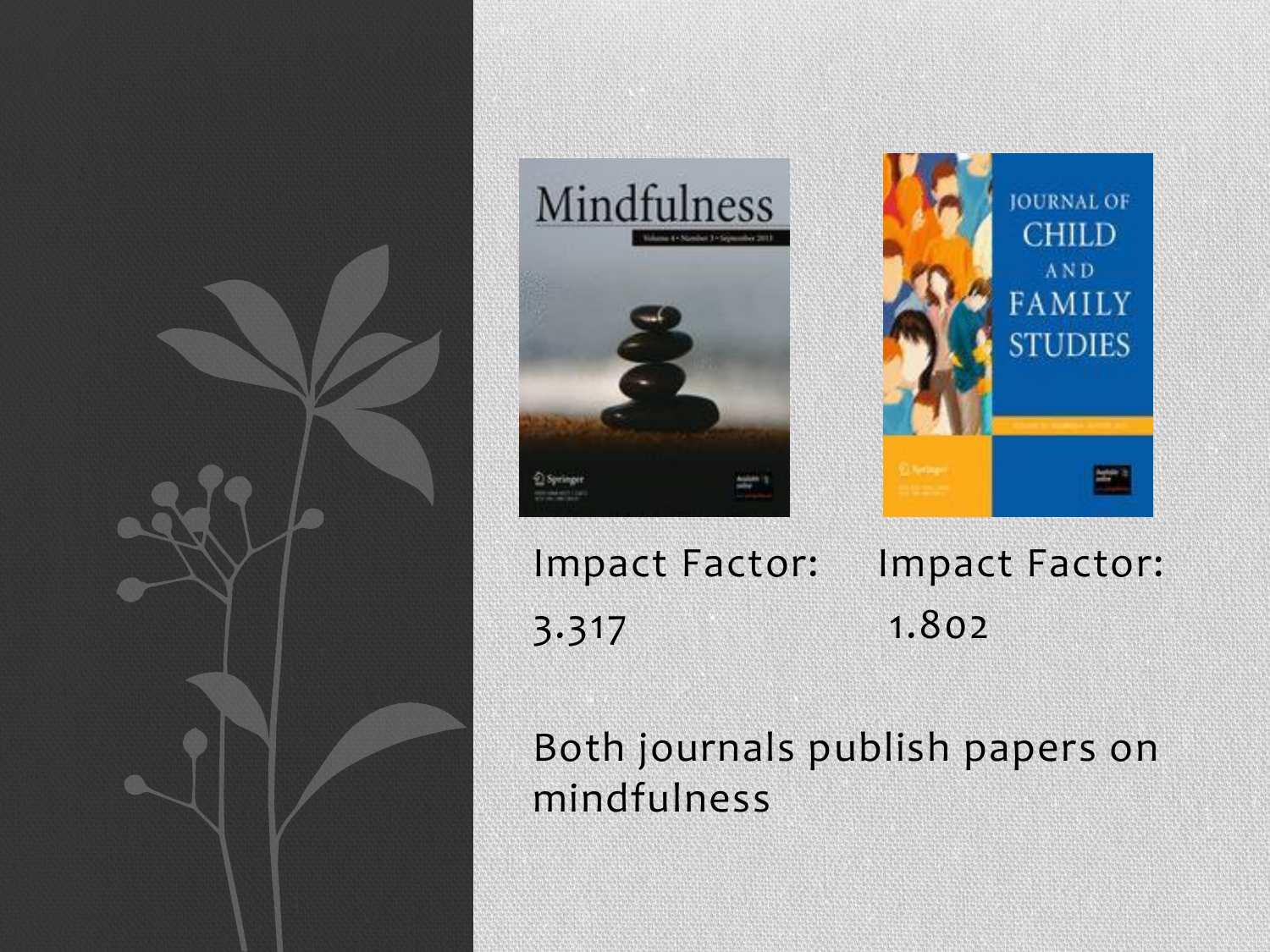## An EDITOR'S PERSPECTIVE<sup>'</sup>

Title Introduction Method

- **Participants**
- **Procedure**
- **Measures**
- Data Analyses Results Discussion Peer Review Hope, Hype, Harm

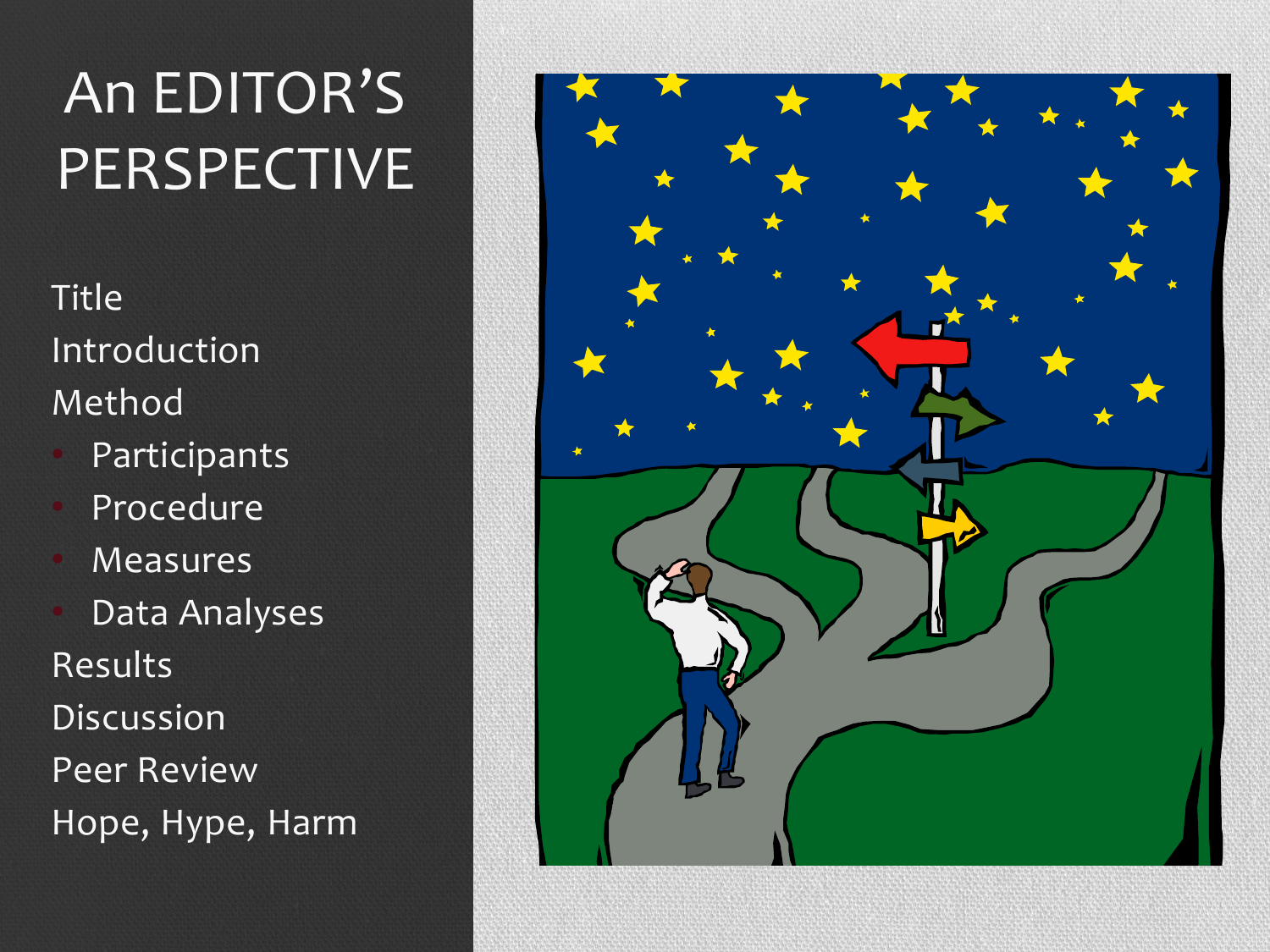### TITLE

Letchford, A. *et al*. (2015)*.*  The advantage of short paper titles. *Royal Society Open Science*[http://dx.doi.org/10.10](http://dx.doi.org/10.1098/rsos.150266)



- Citations are one measure of importance of a published paper
- Letchford and colleagues analyzed 140,000 most highly cited peerreviewed papers published between 2007 and 2013
- Reported a strong correlation between title length and citations
- Shorter titles are cited more frequently!
- *Science* (the journal) limits titles to 90 characters
- Others have no limits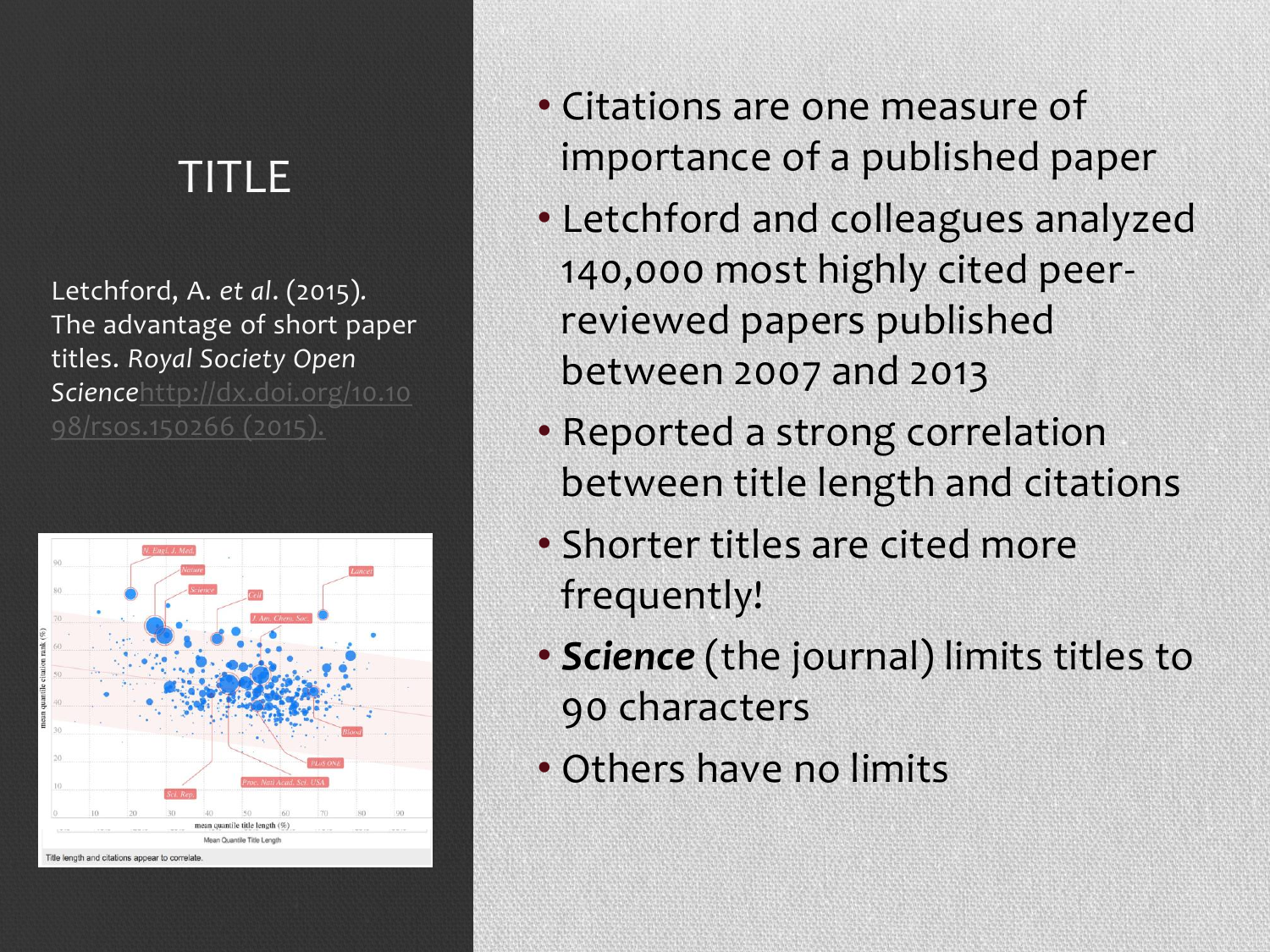## INTRODUCTION

- Mindfulness—no consensus on its definition (see Anālayo, 2016, in *Mindfulness*)
	- How to measure it when you cannot define it?
	- At least be consistent within a research paper regarding the type of mindfulness being researched
- MBSR, MBCT and then the newer MB-alphabet soup of mindfulnessbased interventions
	- Need to justify the theoretical underpinnings of all newer mindfulnessbased interventions
	- First and second generation of mindfulness-based procedures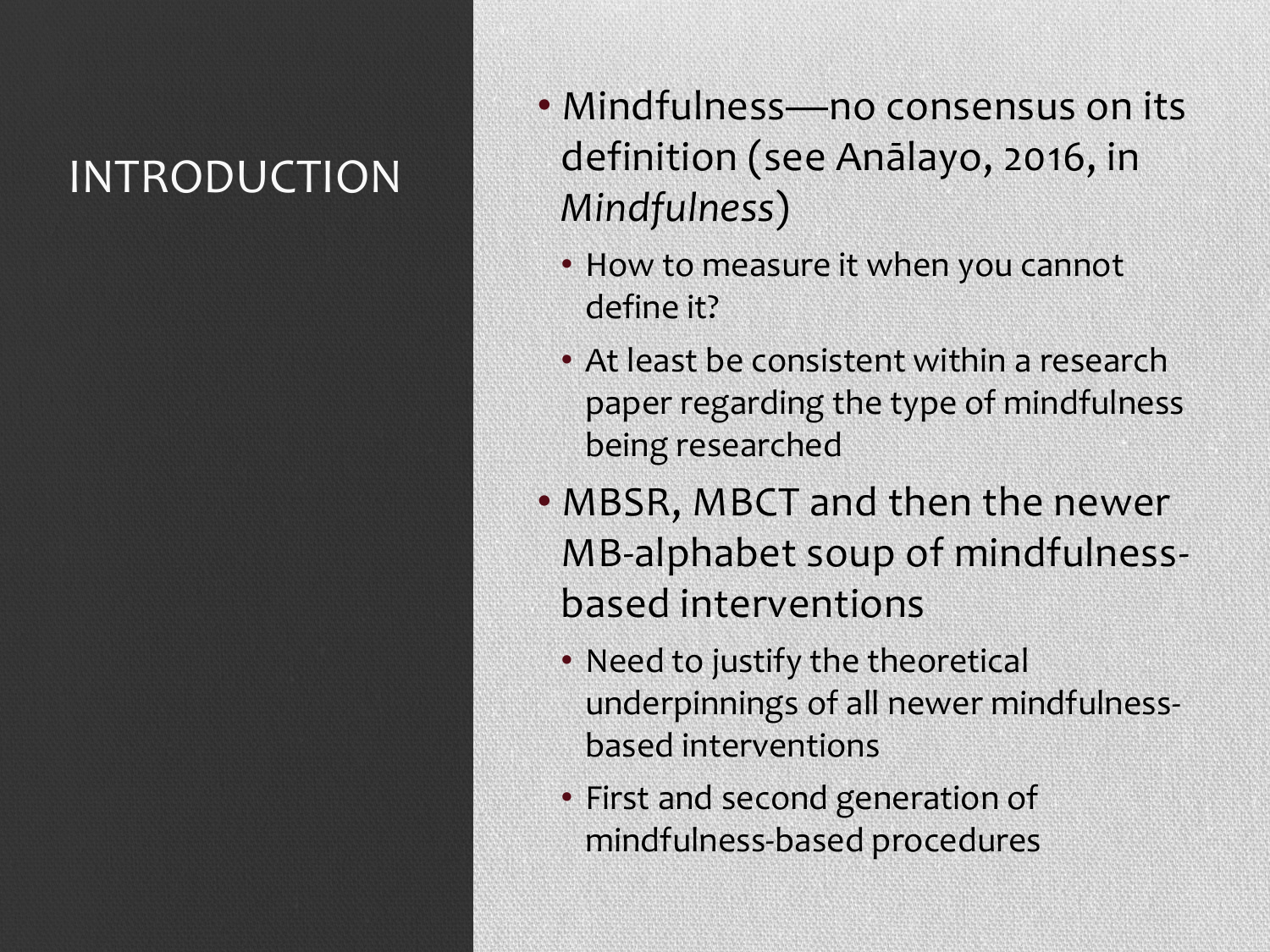### INTRODUCTION

- •Mindfulness-based intervention plus another psychological or other technique
	- Need to justify the need and how the two interventions are synergistic
	- Explain how the combination will make someone's life better when compared to using one approach alone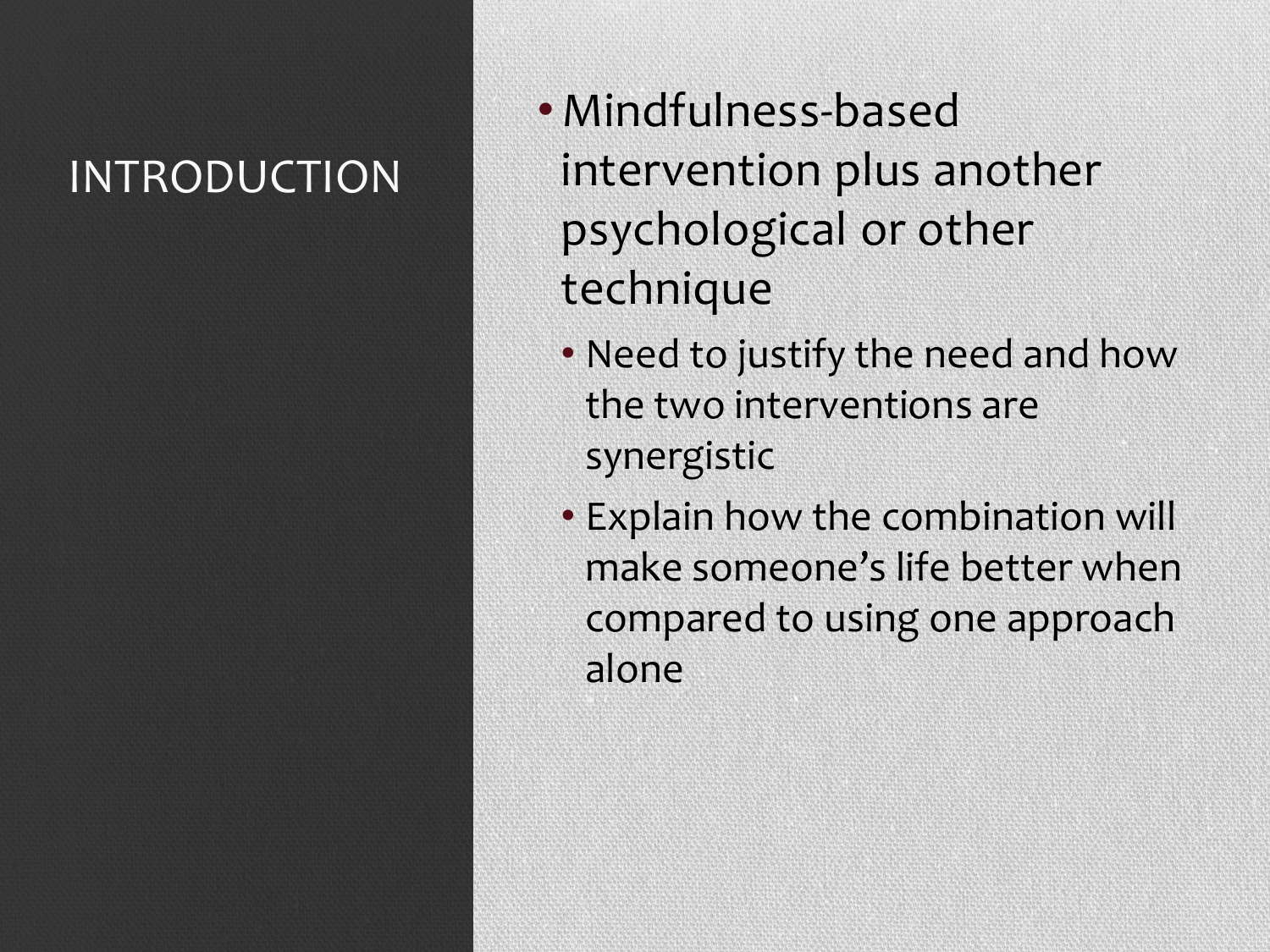### INTRODUCTION



- **Street light effect**—looking for answers where others are looking rather than where they should be looking
	- Use of MBSR for everything because of the acceptance of MBSR in the field—to secure funding, and so on
	- Using a rating scale because others are using it
	- Using procedures with children and adolescents because they have proven useful with adults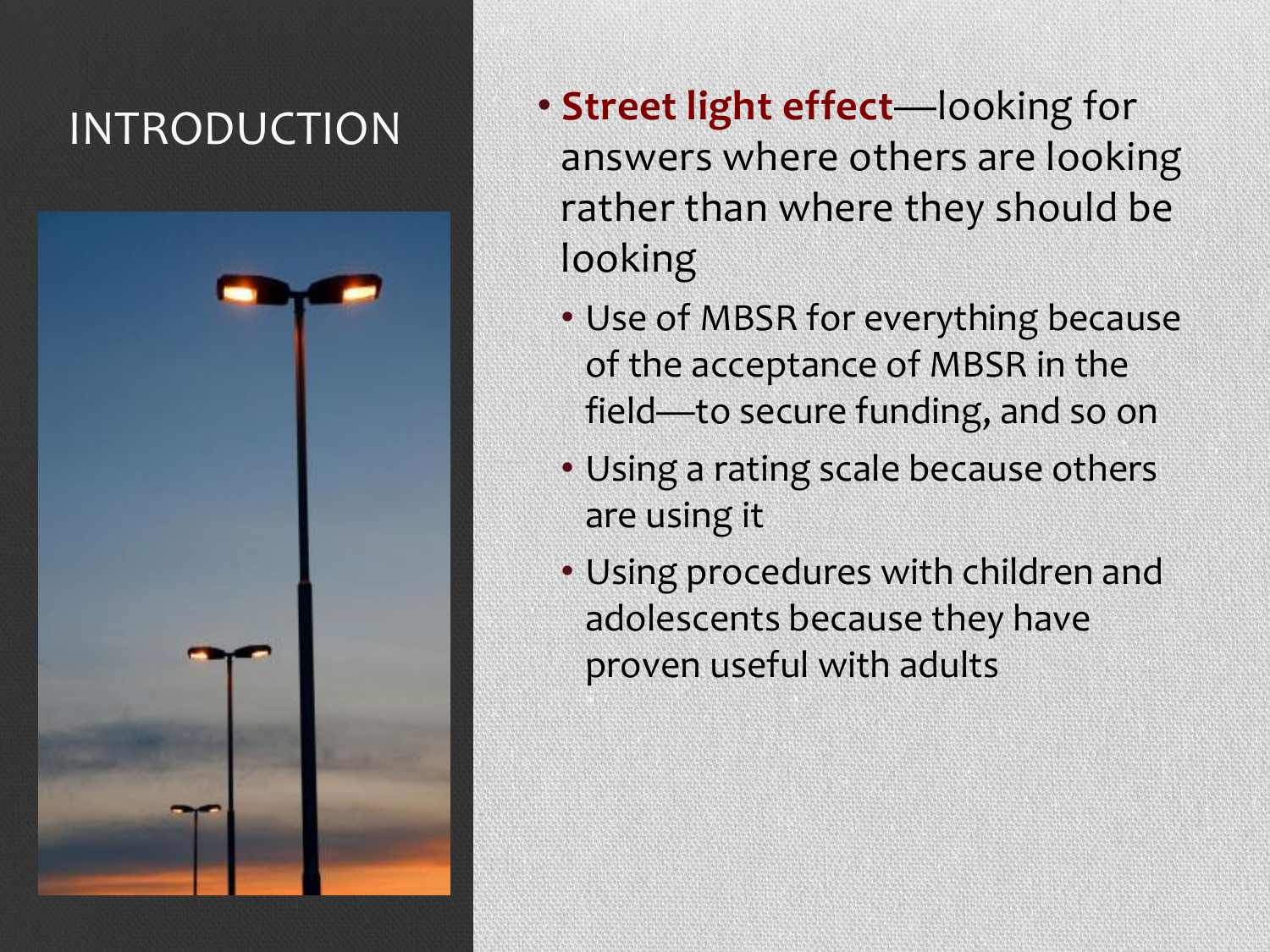#### Participants

#### • **Small Sample Sizes**

- Power analyses are rarely used
- Strength of findings are compromised
- Findings are not generalizable

#### • **Samples of Convenience**

- College students
- Findings apply only to the participants studied

#### • **Limited Diversity**

- More white middle class subjects than any other population
- Studies with diverse populations are submitted but not accepted because of lack of methodological rigor, language barriers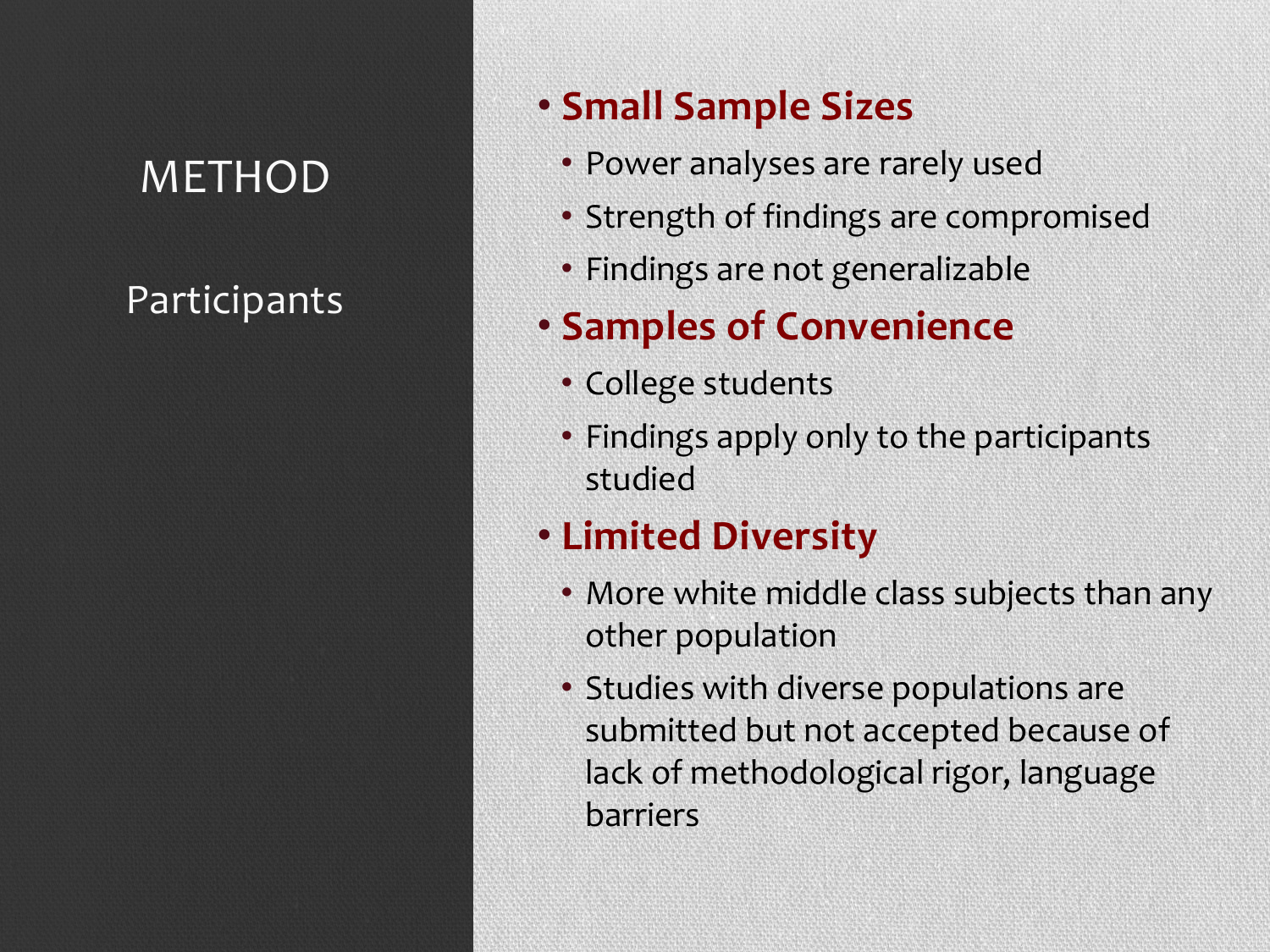#### Participants

#### • **Surveys**

- Research using internet surveys (Survey Monkey, Mechanical Turk) on mindfulness is increasingly being reported
	- Lack of randomness
	- Response-bias—cooperation rate is usually less than 20% of targeted sample
	- Poor match of the reported sample to the population
	- Failure to weight the data to take into account population response characteristics—minorities less likely to respond than whites, males less likely than females to respond.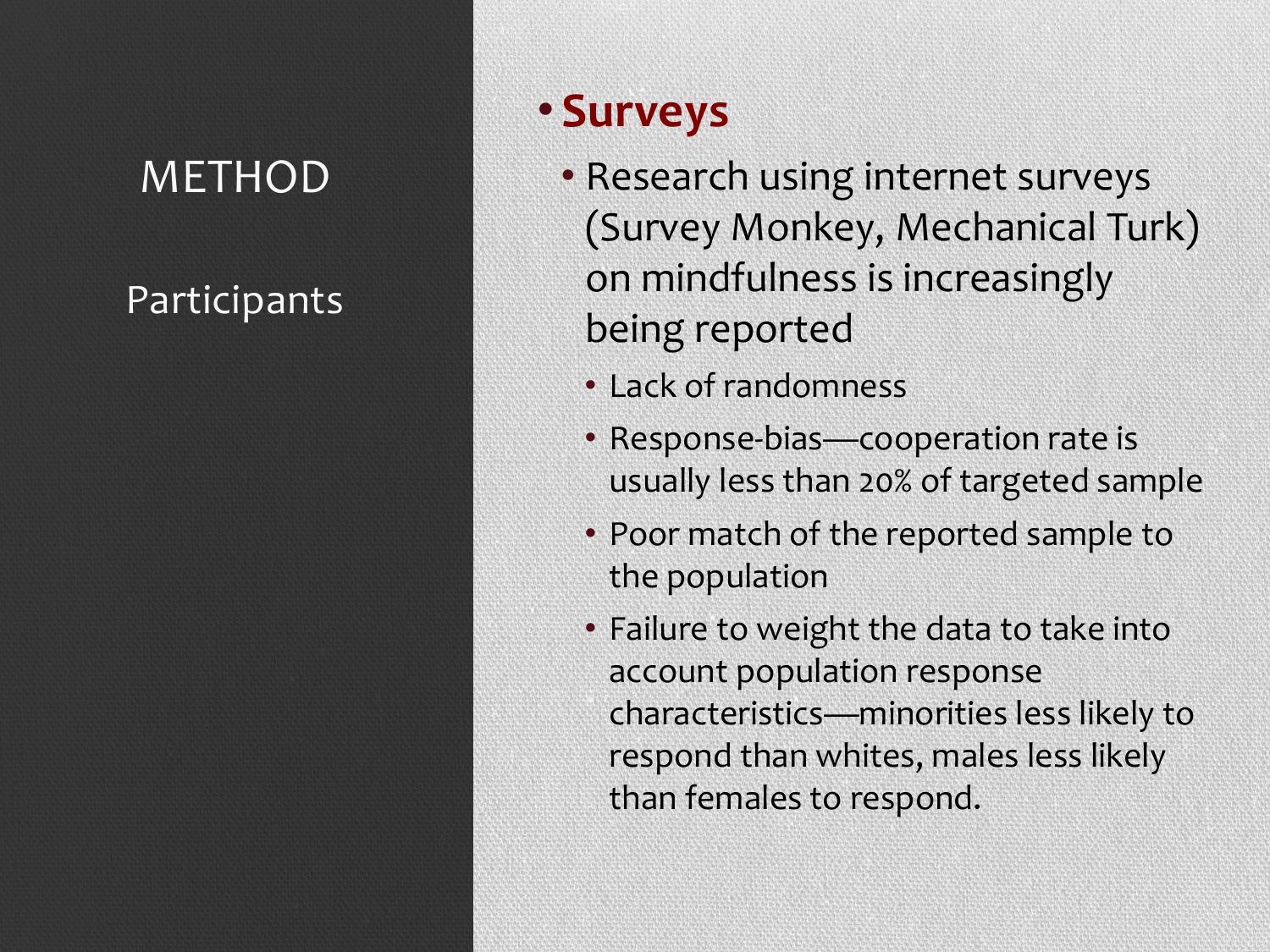#### Procedure

- Describe the specifics of the procedure so that it can be replicated by another research team (type of mediation, components of the procedure, duration of each component, therapist/trainer variables, homework requirements)
- Provide session-by-session descriptions of the mindfulness based training
- If a standard procedure (e.g., MBSR, MBCT) is modified, state how and why. Report any data that may support the modification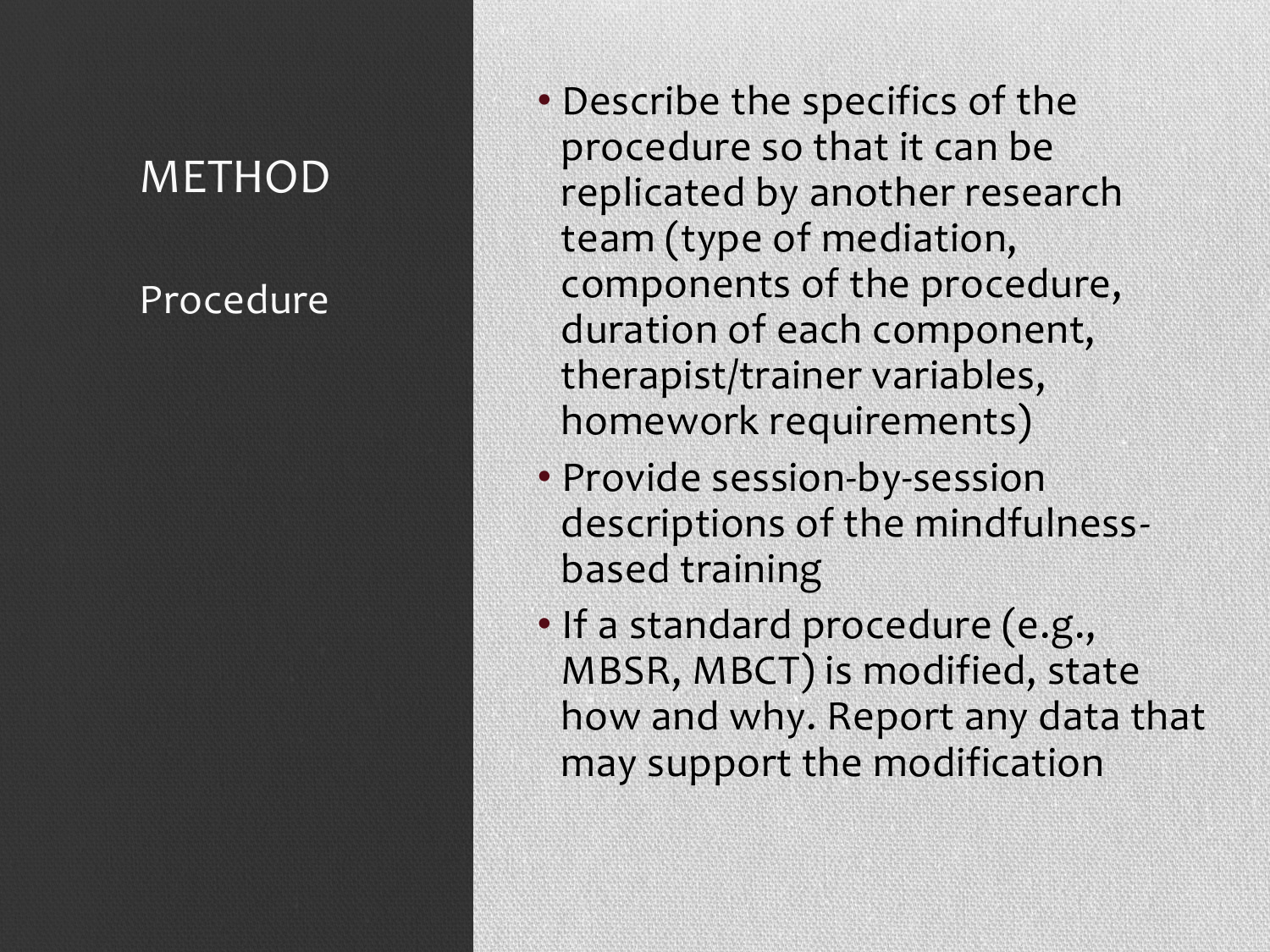#### Procedure

#### • **Mindfulness Therapist or Trainer**

- The training, personal practice, and nature of the mindfulness therapist or trainer have a rather profound effect on outcomes —an under -appreciated and under studied area
- There are therapists and trainers for whom meditation is a way of life rather than just a subject of study
- There are therapists and trainers who have attended a few workshops and consider themselves to be experts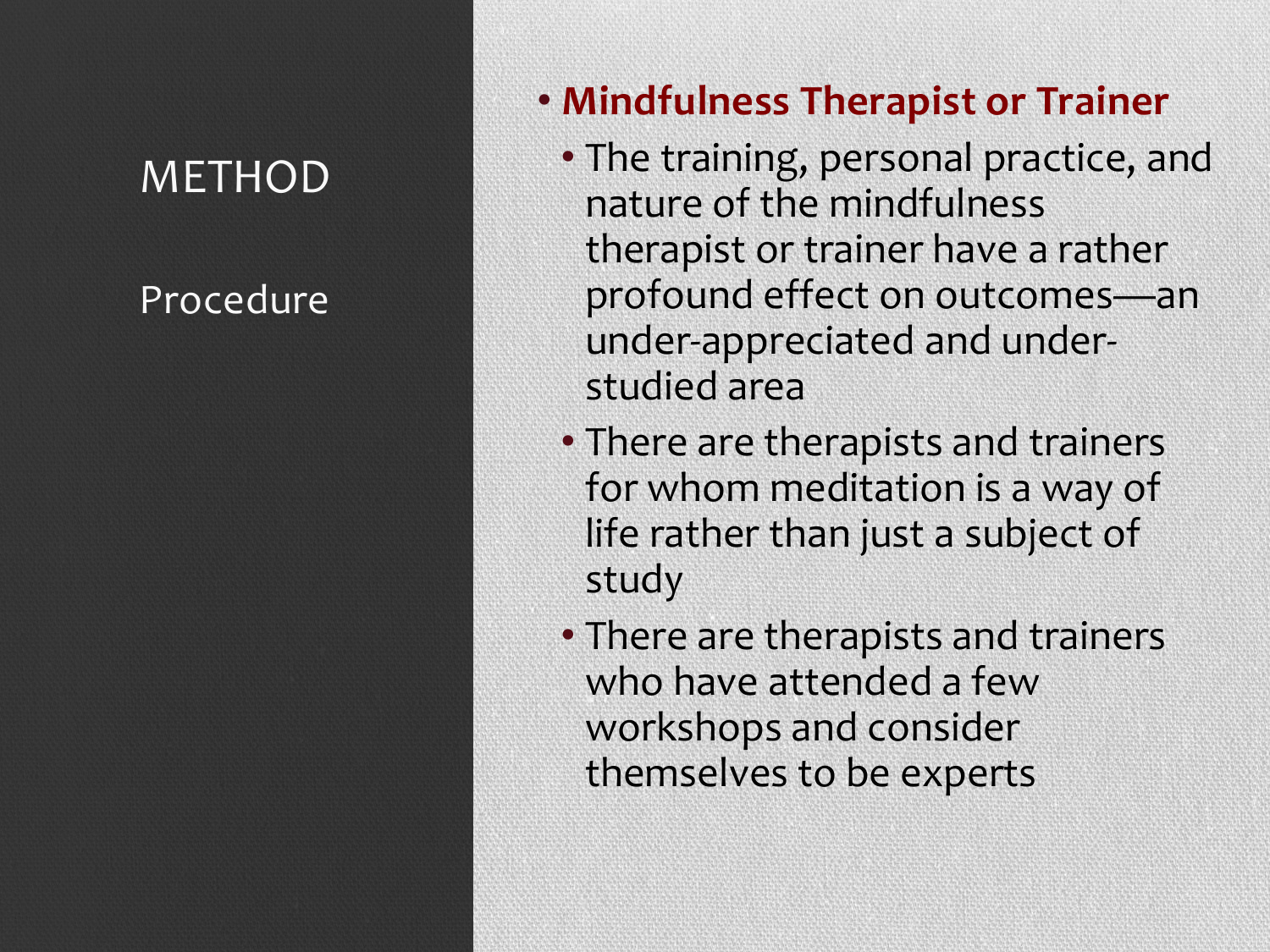Procedure

#### • **Mindfulness Therapist or Trainer**

- Do we need to provide information on the therapist(s) or trainer(s) as a variable of interest?
- Mindfulness is viewed slightly differently within and between lineages; should the training lineage be included? "Trained by JKZ, Rebecca Crane, John Peacock, Peter Harvey, Christopher Titmuss . . . "
- Should the therapist use mindfulness as a psychological technique or as a means of personal transformation?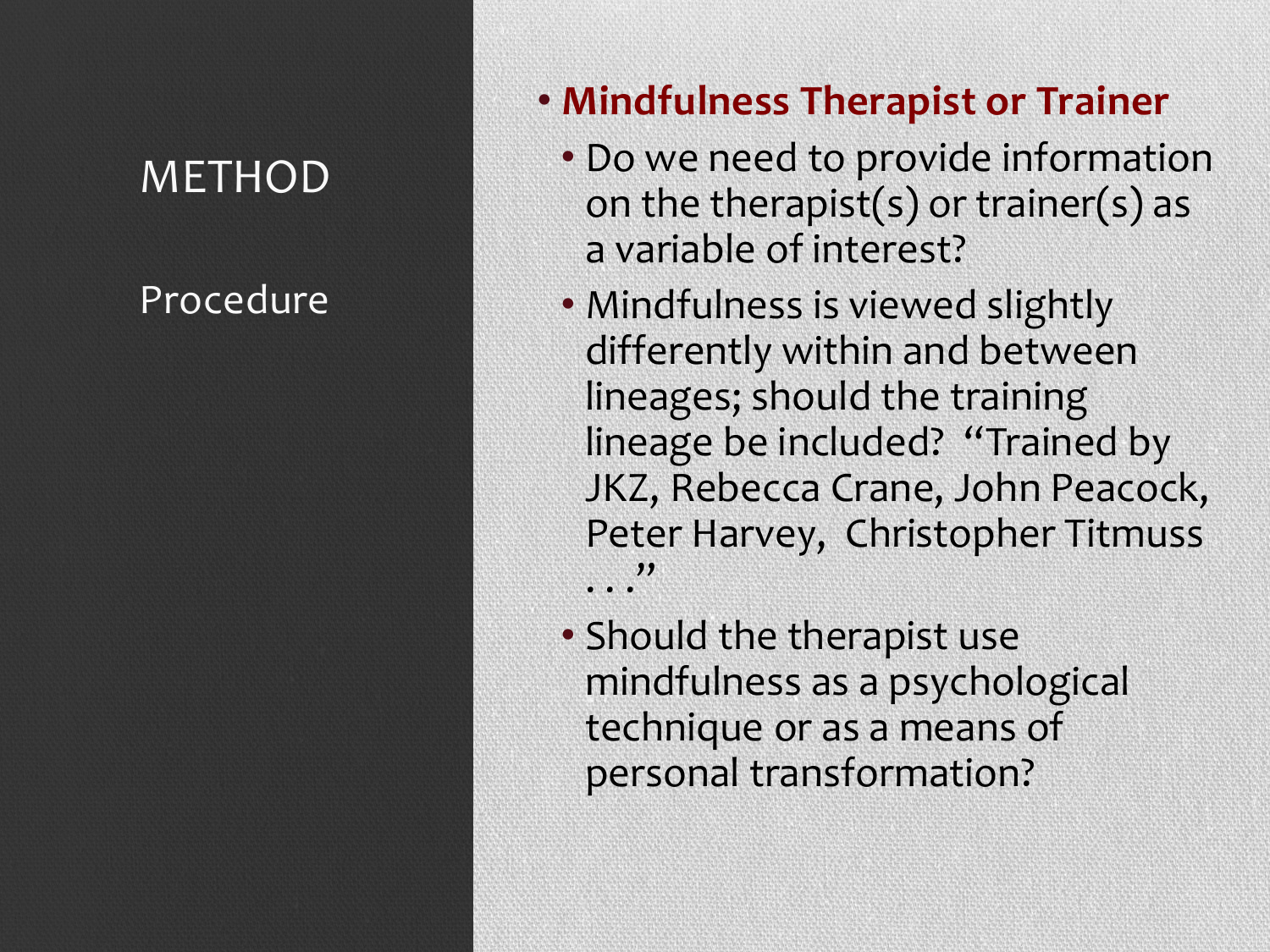#### Measures

- What mindfulness measures are psychometrically sound for use with children and adolescents?
	- See review of measures by Pallozzi et al. (2016) in *Mindfulness*.
	- If Mindful Attention Awareness Scale (MAAS) is a measure of perceived inattention, then what is MAAS-Adolescents a measure of?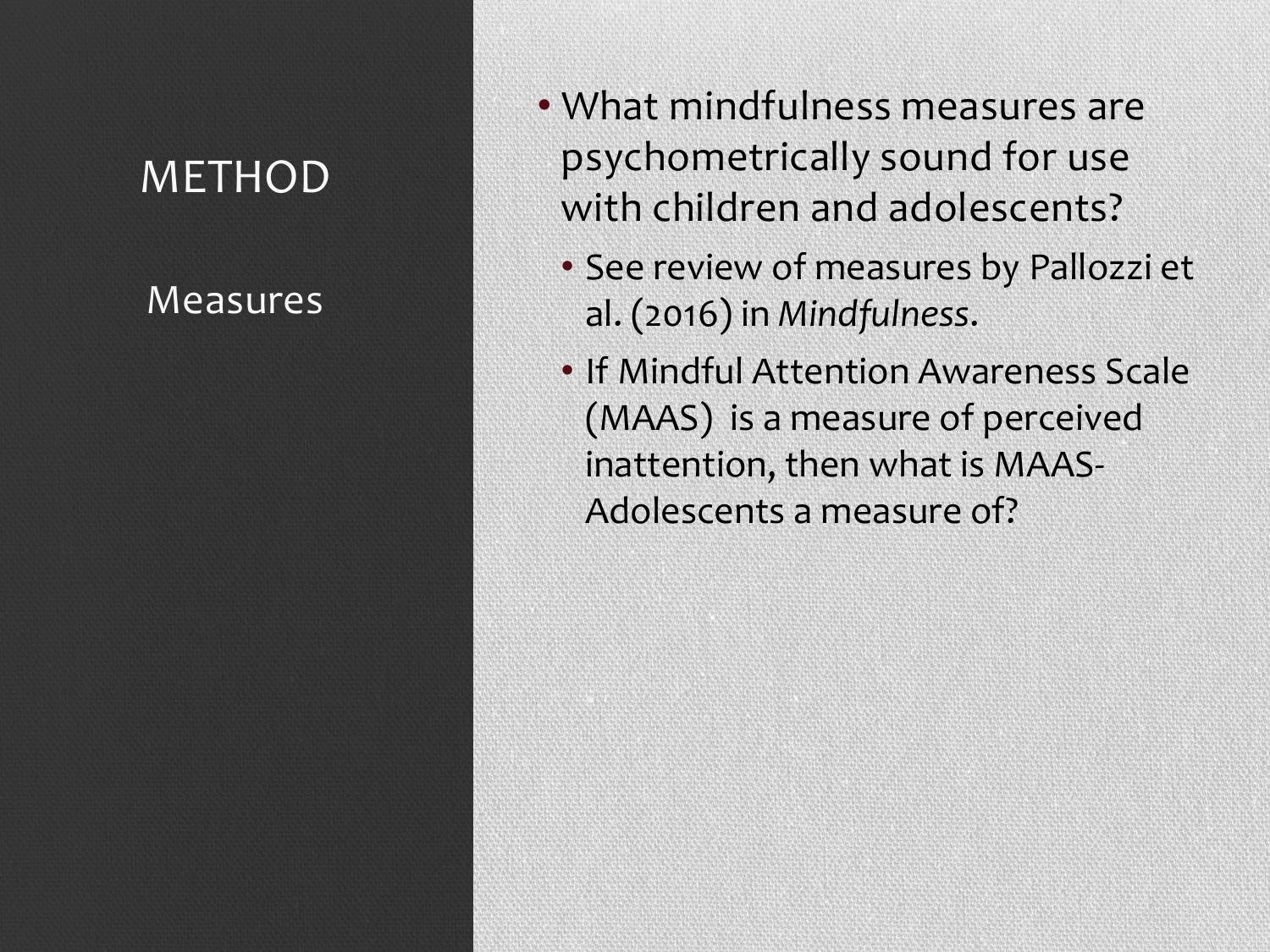Data Analyses

#### • **Quantitative**

- Do the data collection methods meet the prerequisites of the statistical procedure used to analyze the data?
- Adequate sample size?
- Completers vs. intent-to-treat analyses in RCTs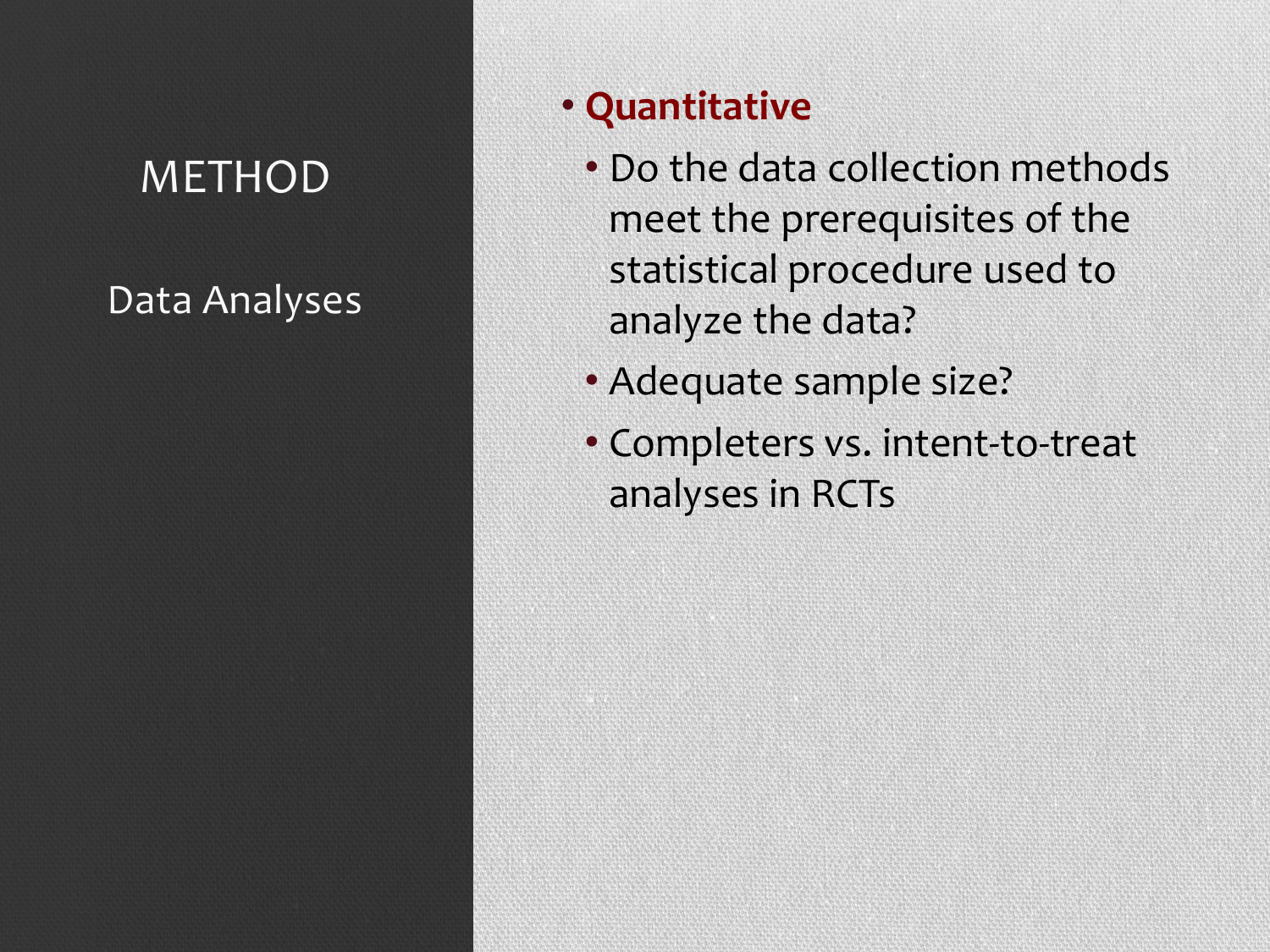#### Data Analyses

#### • **Qualitative**

•Is there a need to show that there was an effect of the mindfulness intervention before asking participants their views?

•Adequate sample size for qualitative studies

•Use of a standard qualitative method for analyzing the data vs. casual thematic analysis studded with highly selective quotes

•Choice of qualitative methods for specific purposes—grounded theory for hints about mechanism of action

#### • **Mixed-Methods**

•May be a consideration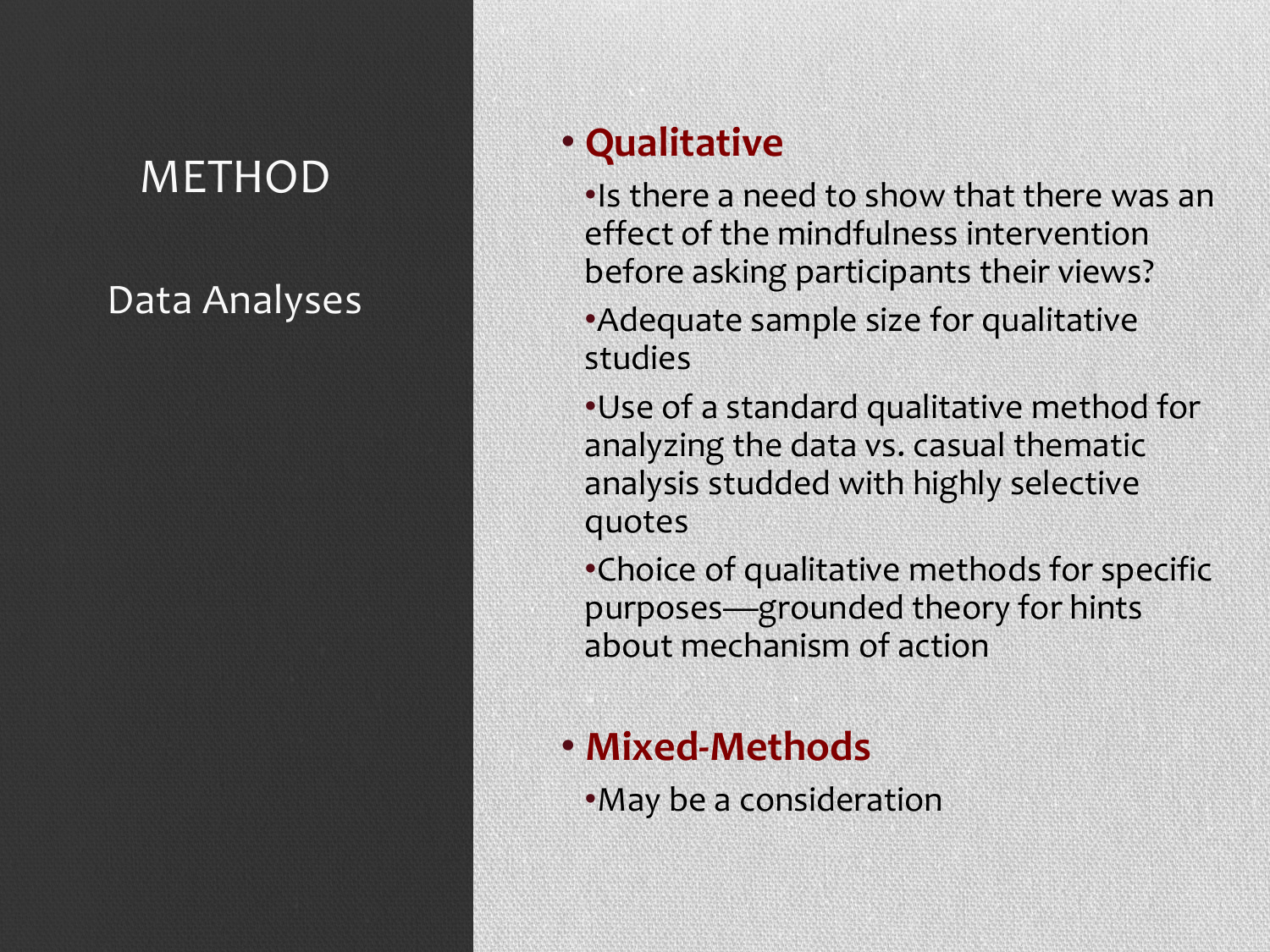### RESULTS

#### Issues to consider

#### • **Cognitive Bias**

- Response bias or response set in selfreports—particular way of responding which may not be indicative of true feelings, thoughts, or behavior. Cultural response sets.
- Participant and experimenter expectancy effects—subconsciously influencing the outcome when the participant (and/or experimenter) expects a given outcome
- Response-shift bias—may be a problem in pre-post tests because the participants' internal frame of reference changes, e.g., after training they understand the rating scale items better.

#### • **Validity**

- Potential biases must be taken into account when assessing the validity of a study
- A bias means that the reported results of the statistical tests (regardless of the significance level) are not meaningful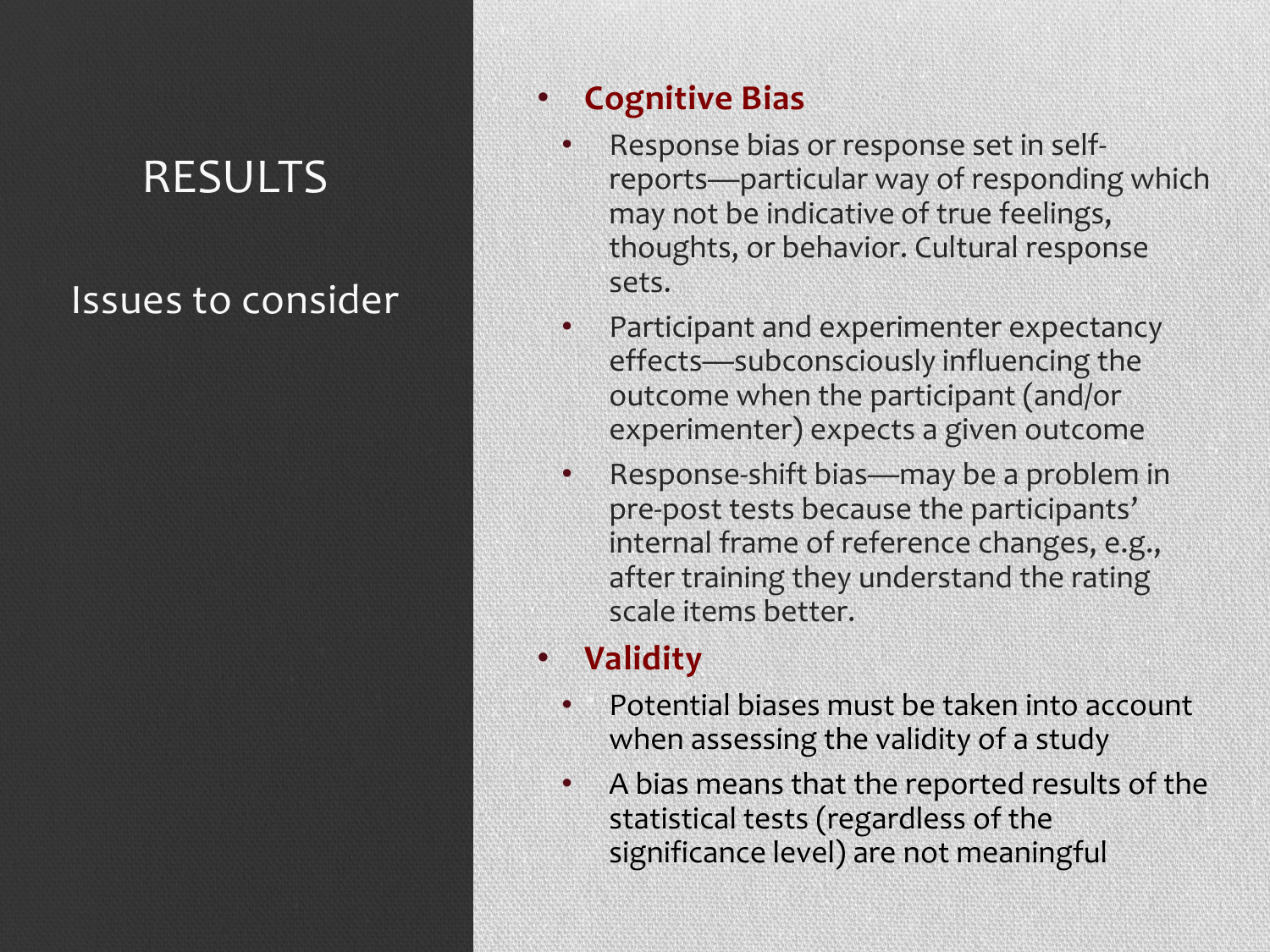### RESULTS



#### • **Confirmatory Bias**

- Experimenters tend to look for what will confirm their hypotheses and ignore or understate relevance of contradictory findings
	- Needs a beginner's mind to fully "see" the data
- **Overstating the Findings**
	- The mindfulness literature is currently prone to overstating or misconstruing the results
	- Not always recognized by some in our research community who tend to read just the Introduction and Discussion in research papers
	- The state of current mindfulness research makes it imperative that the Method and Results sections are very carefully read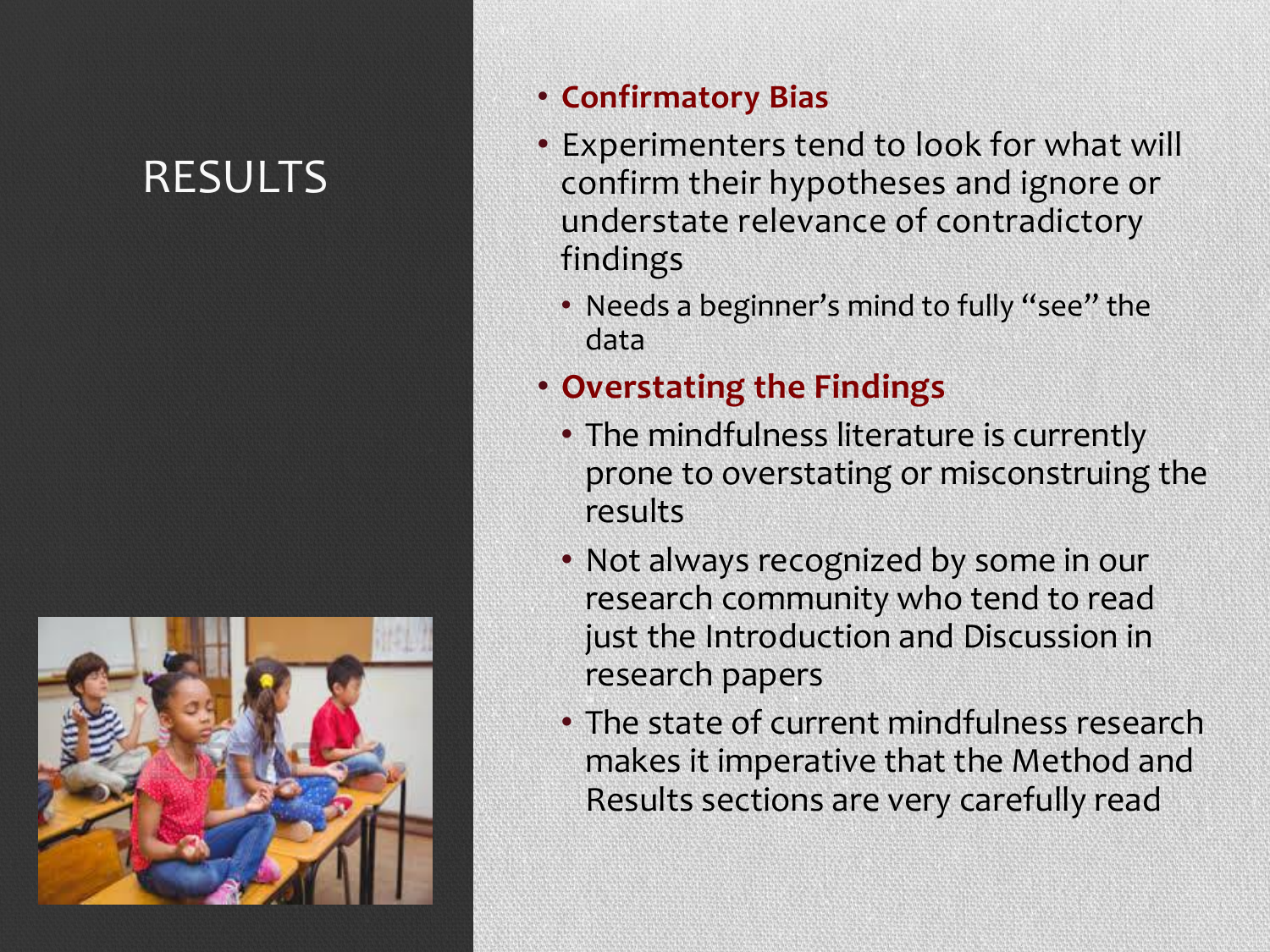### **DISCUSSION**

- Placing the findings in context we all stand on the shoulders of others who have published in the field before us
- Of our own small study, do we need to say, "This is the first study to . . ."—often more than once in the same paper?
- Note the significance, generalizability, and limitations of the study
- Be cautious in drawing general conclusions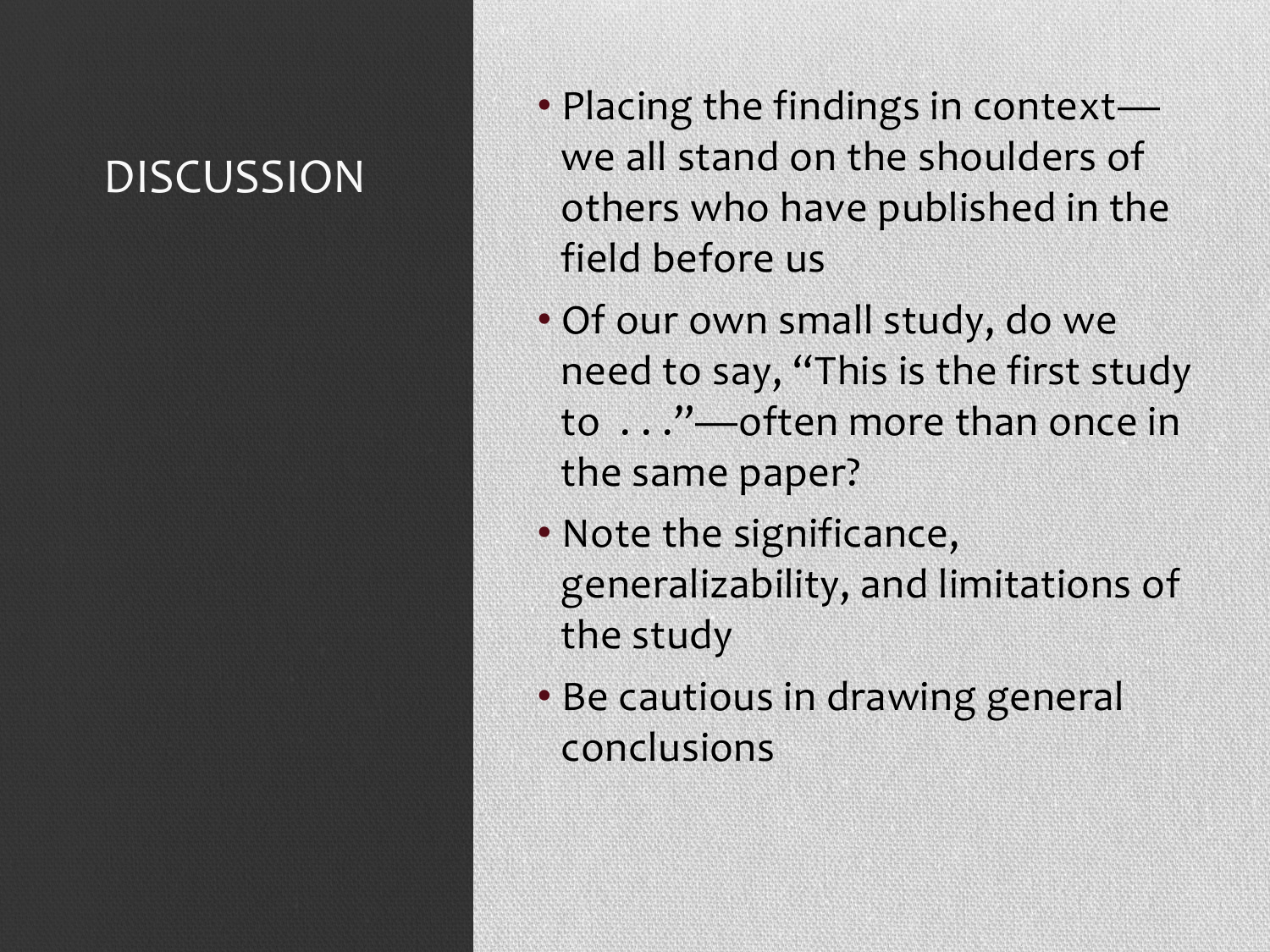### **DISCUSSION**



#### • **Applications**

- There are some "facts" in mindfulness research, but what about the spaces that live between these facts?
	- How do you apply the findings from the studies to real people how do the findings relate to this particular adolescent, with this history, in this particular crisis, under current conditions?
	- As clinicians we work with uncertainty, imprecision, an incompleteness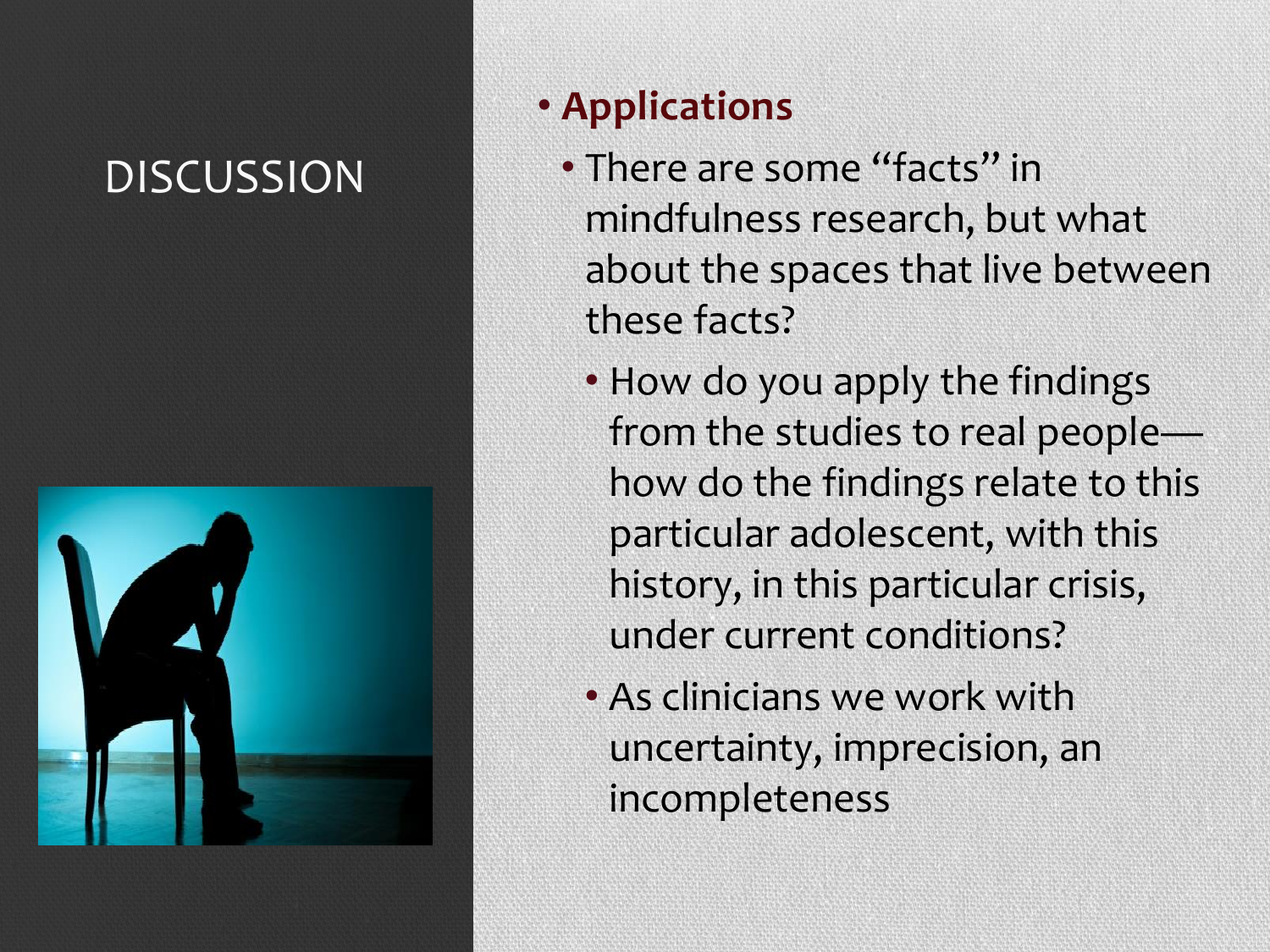### PEER REVIEW

#### • **Review process is biased**

- Outcome may depend on who the reviewer is—experience of researcher, having good alignment with the article's research area, being current with the research topic, personal preferences
- The reviewer may:
	- Possess inherent biases in terms of training and theoretical orientation that are not taken into account
	- Lack the depth of knowledge of the data analytic procedure used, but not state that in the review
	- Have a conflict of interest but agree to review the paper anyway
	- Be working on the same research topic and provide a negative review to delay publication of a competing paper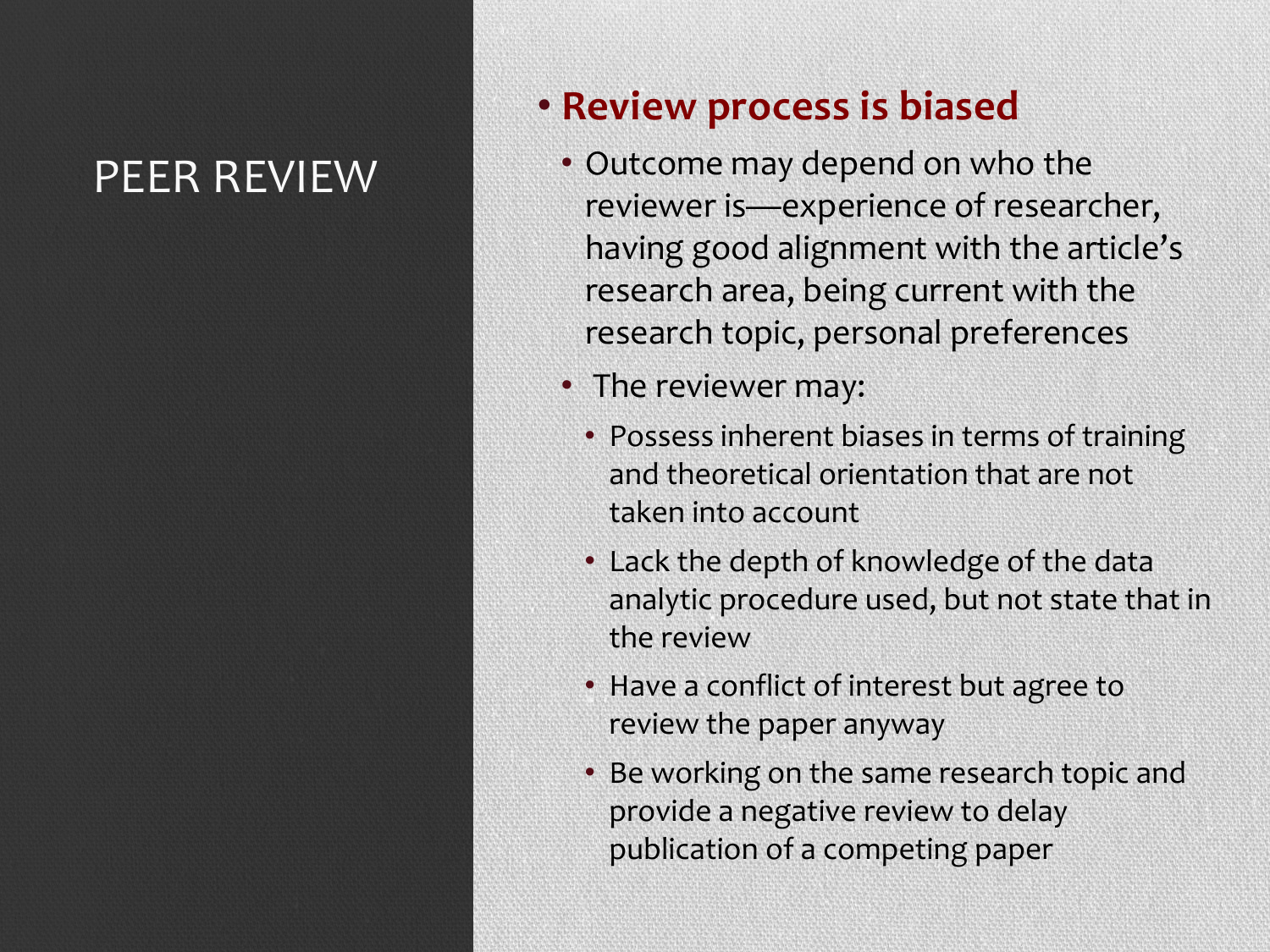#### **HOPE**

#### • **Benefits of Mindfulness**

- Mindfulness is truly a major movement in science and personal practice
- It offers immense hope for all of us as individuals, and for society and the world generally
- It is needed more now than ever before, especially in light of the current political and economic situation in many countries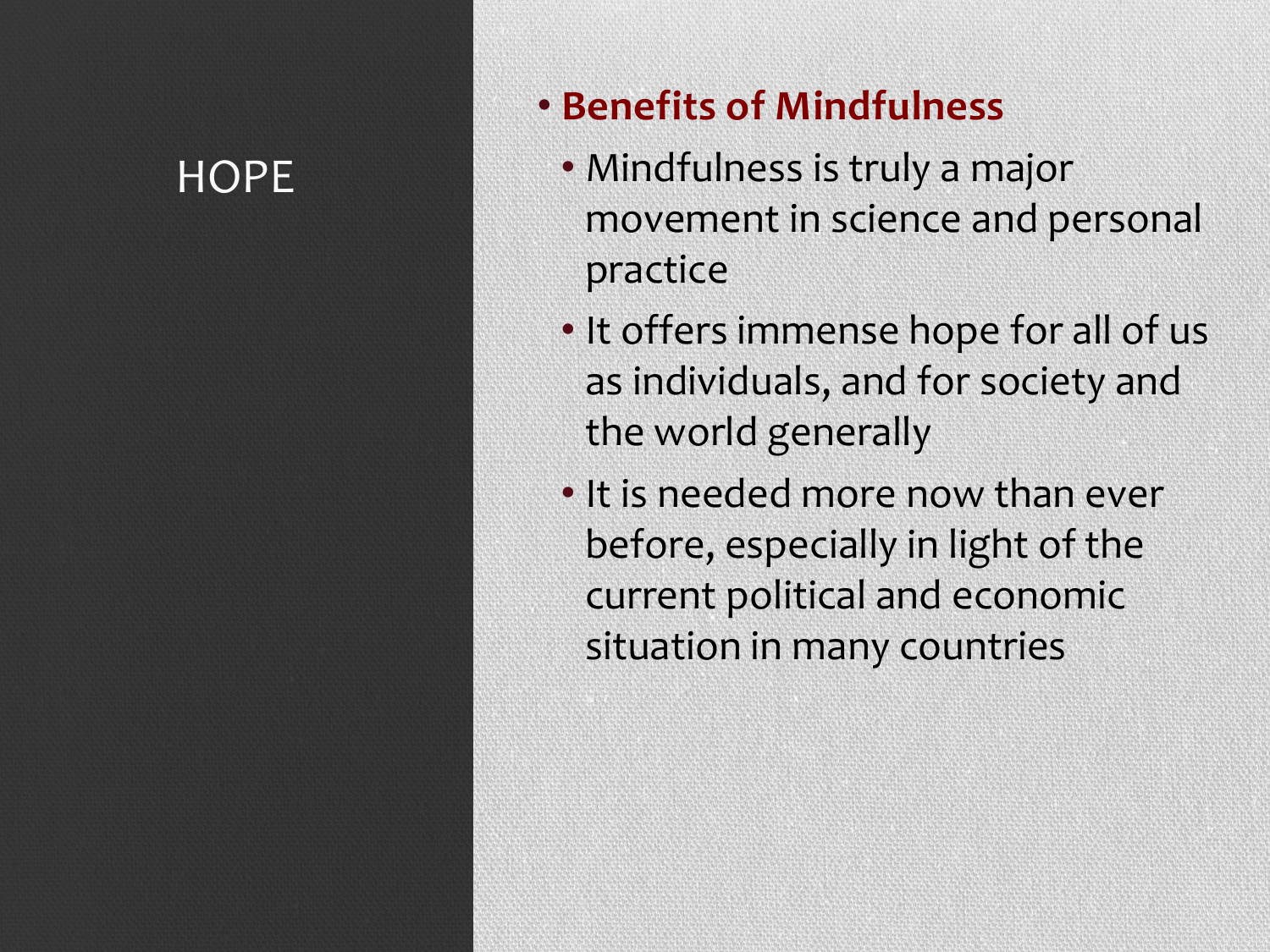#### **HOPE**

#### • **Maintain Healthy Skepticism**

- Progress in science often comes about when researchers challenge accepted wisdom and reject conventional thinking. We need to encourage skeptics .
- Established researchers may sputter with gall, appalled by the questions of younger colleagues, but we must encourage them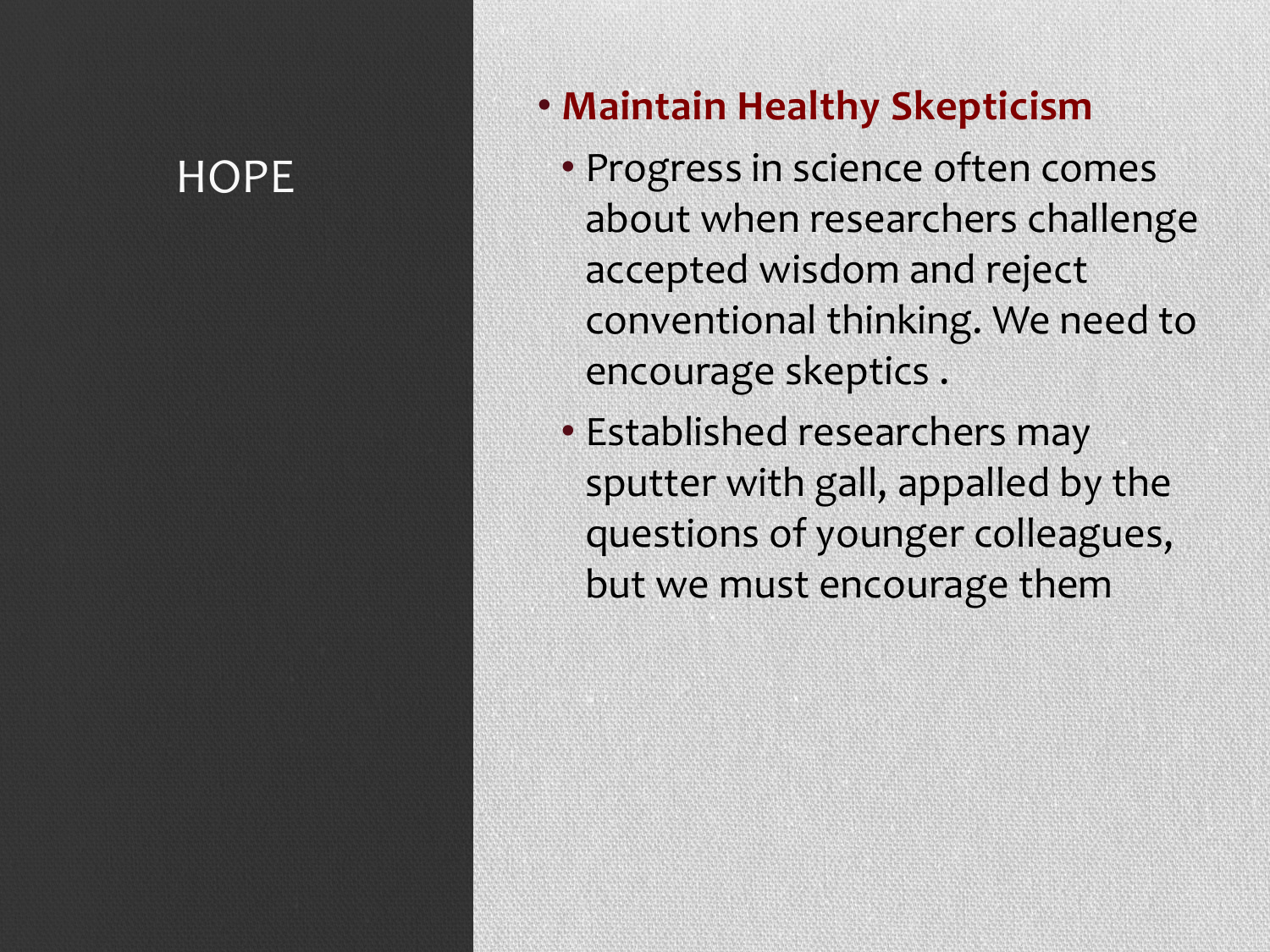In God we trust. All others must bring data --Bernie Fisher surgeon

### •**Hype**

- Going beyond the current data to extoll the virtues of mindfulness
- Despite the exponential growth of research on mindfulness, the data are still very limited
- Few facts, principles, or laws
- It is easy to substitute instinct, opinion and even unfettered bias for certainty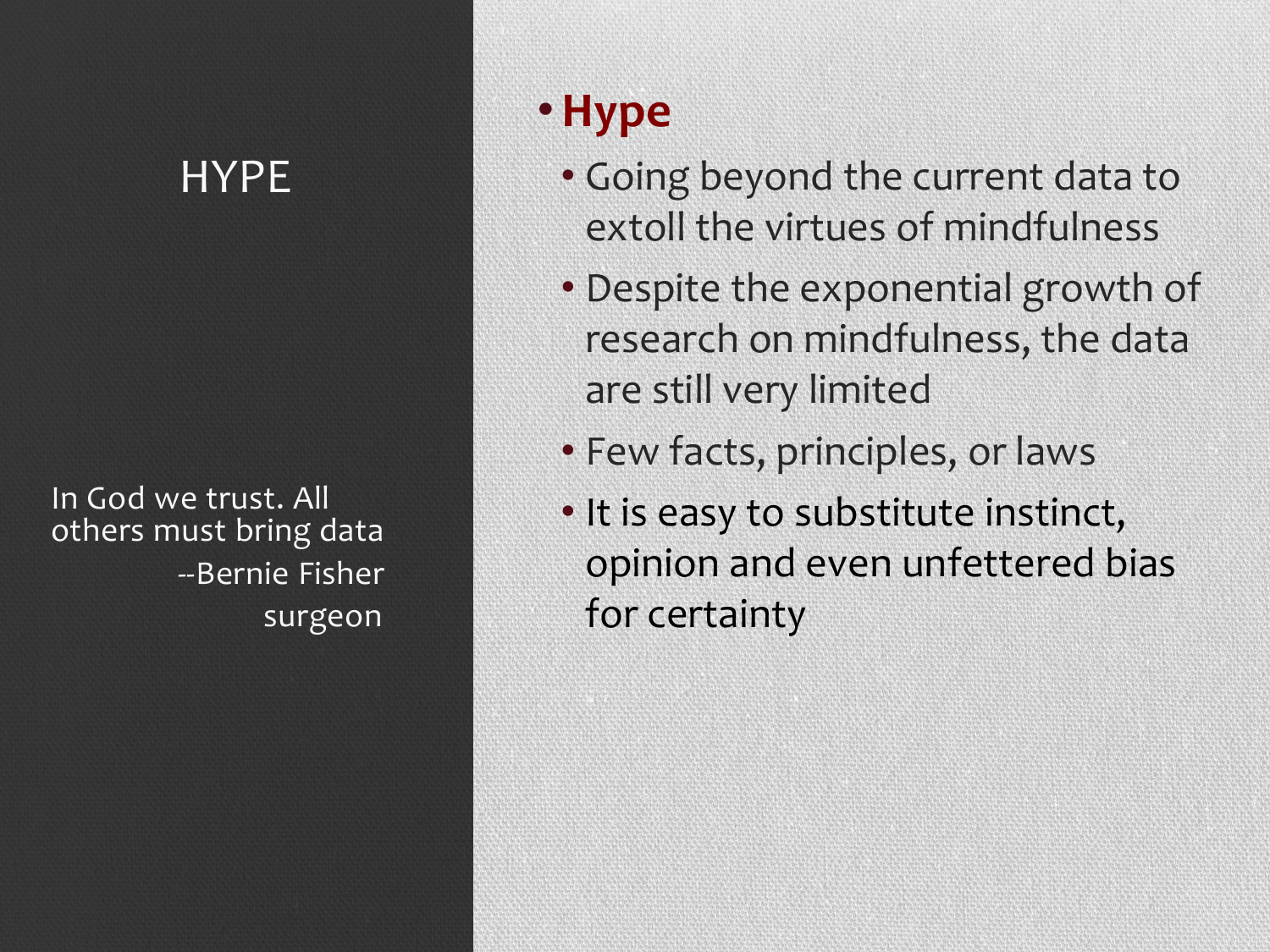### •**Reproducibility**

- Methodology is still developing
- Poor experimental designs
- Incomplete descriptions of participants and procedures
- Key issue in this field is therapist training and therapist style and competency
- Hyper-competition in mindfulness research—essential to science but hyper-competition is being ratcheted up to breaking point; science is a slow but rigorous process; science is imperfect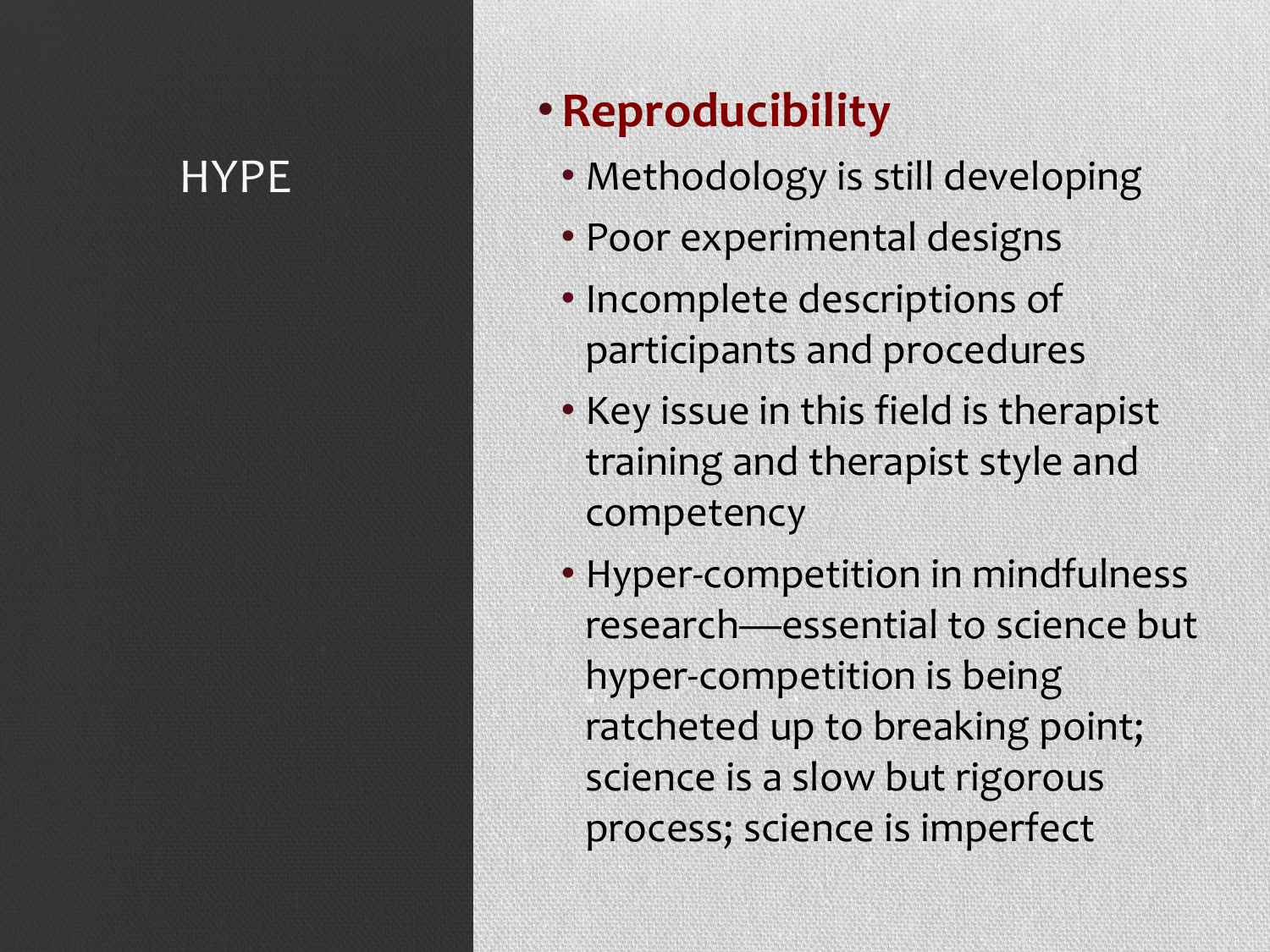### • **Strength of Findings**

- No single study is the final word
- No research paper or journal article is the end of the story, or a statement of incontrovertible truth
- Each research paper should be treated as nothing more than a progress report, a very small piece of a boundless puzzle
- So what to do with the results especially when the data are imperfect, incomplete or uncertain?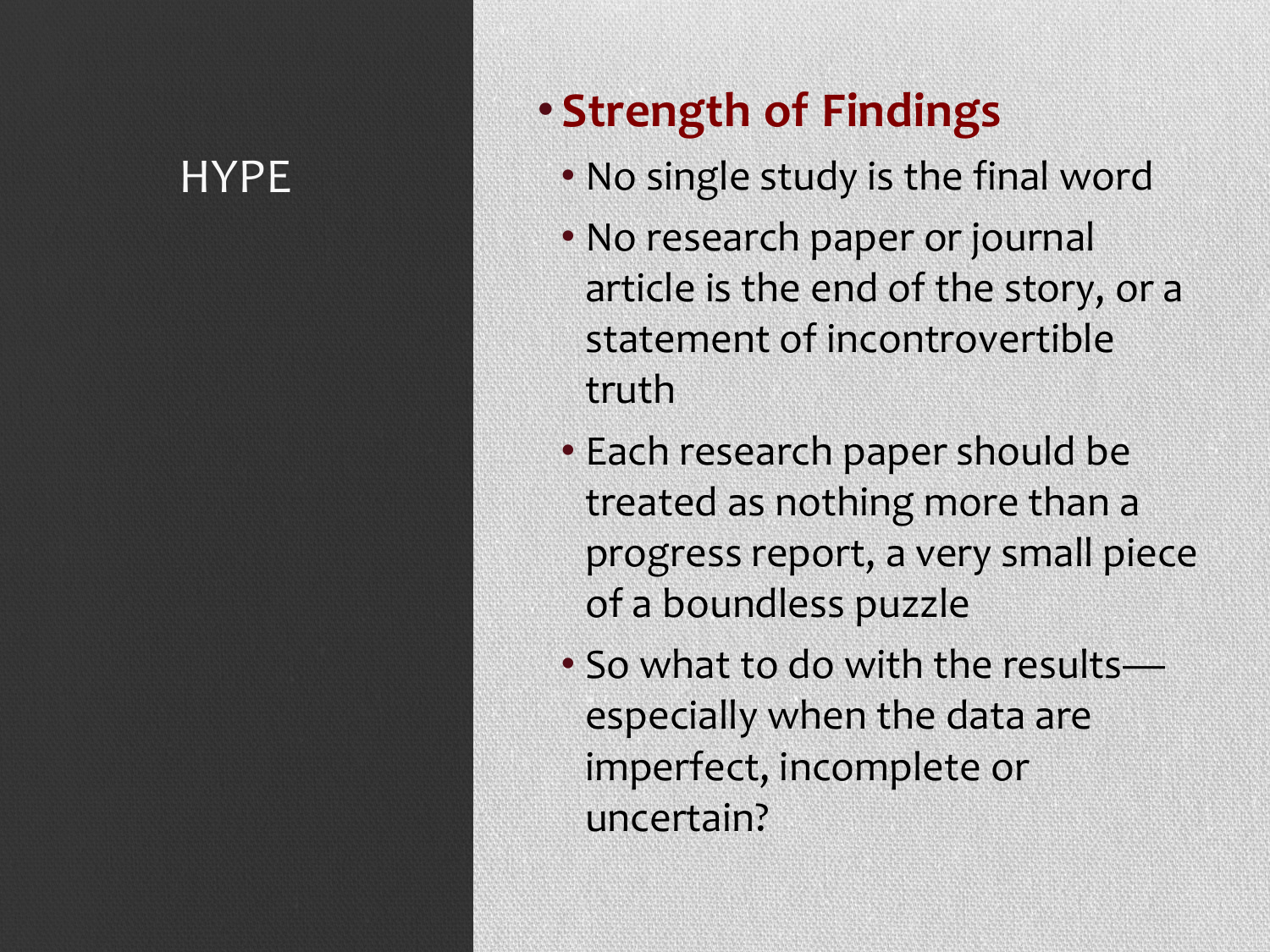### •**Implications of Findings**

- Is it appropriate to suggest clinical or practice implications from a single study?
- Is it better to present cautionary advice —things to be aware of, the possibilities?
- Use specific findings as heuristic for further study?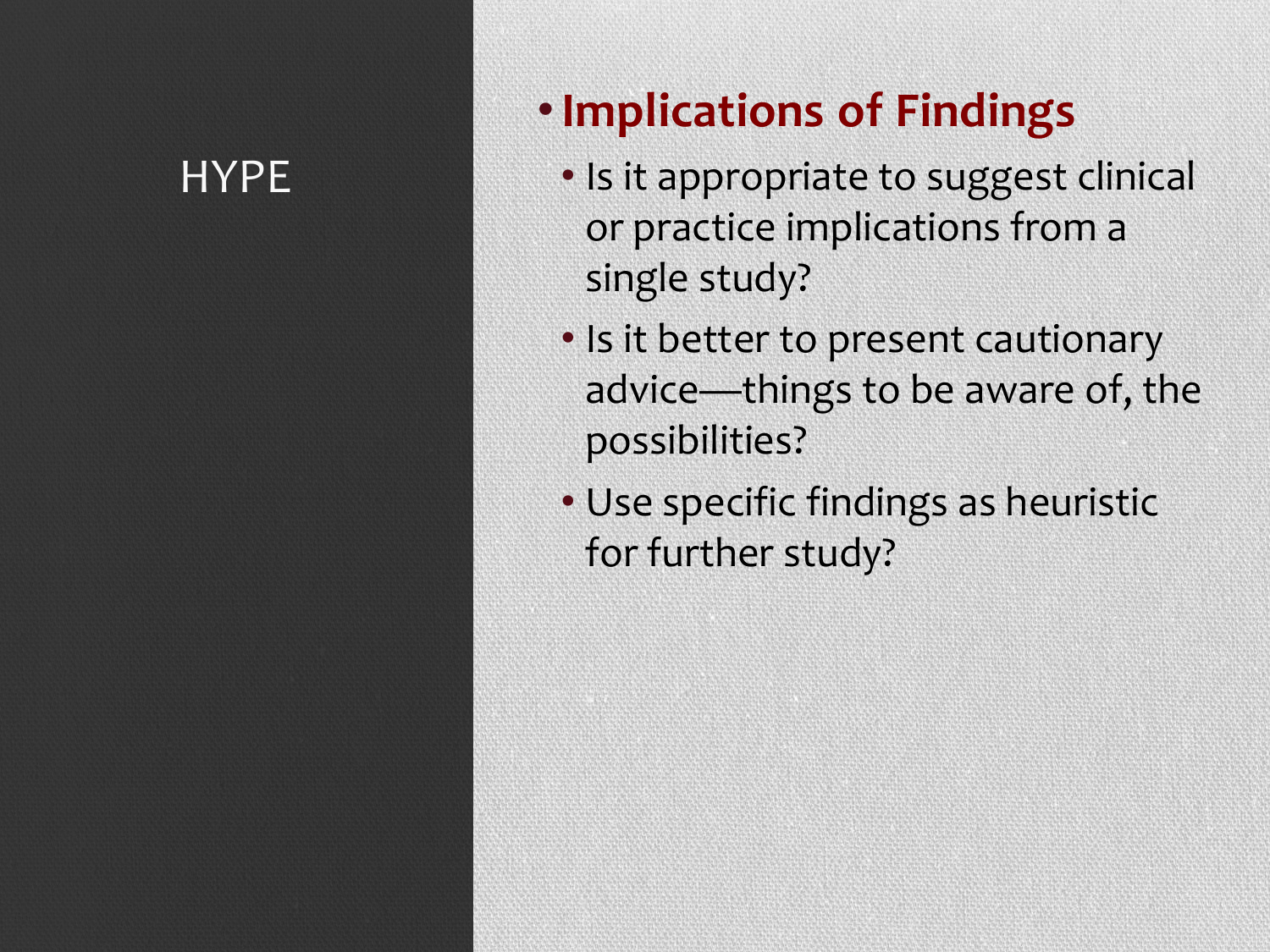

I REALIZE I'VE ONLY BEEN AT IT FOR 5 MINUTES, BUT MEDITATION ISN'T BRINGING THE PEACE OF MINDI WAS PROMISED.

#### • **Mindfulness is not a panacea for all the ills of people and society**

- Mindfulness, or meditation more generally, is not Buddhist in its origins
- While mindfulness practices can be found in all wisdom traditions, and have existed across many centuries, there is no evidence of perfection in any society —hence the need for enlightened Ones to appear and reappear to provide guidance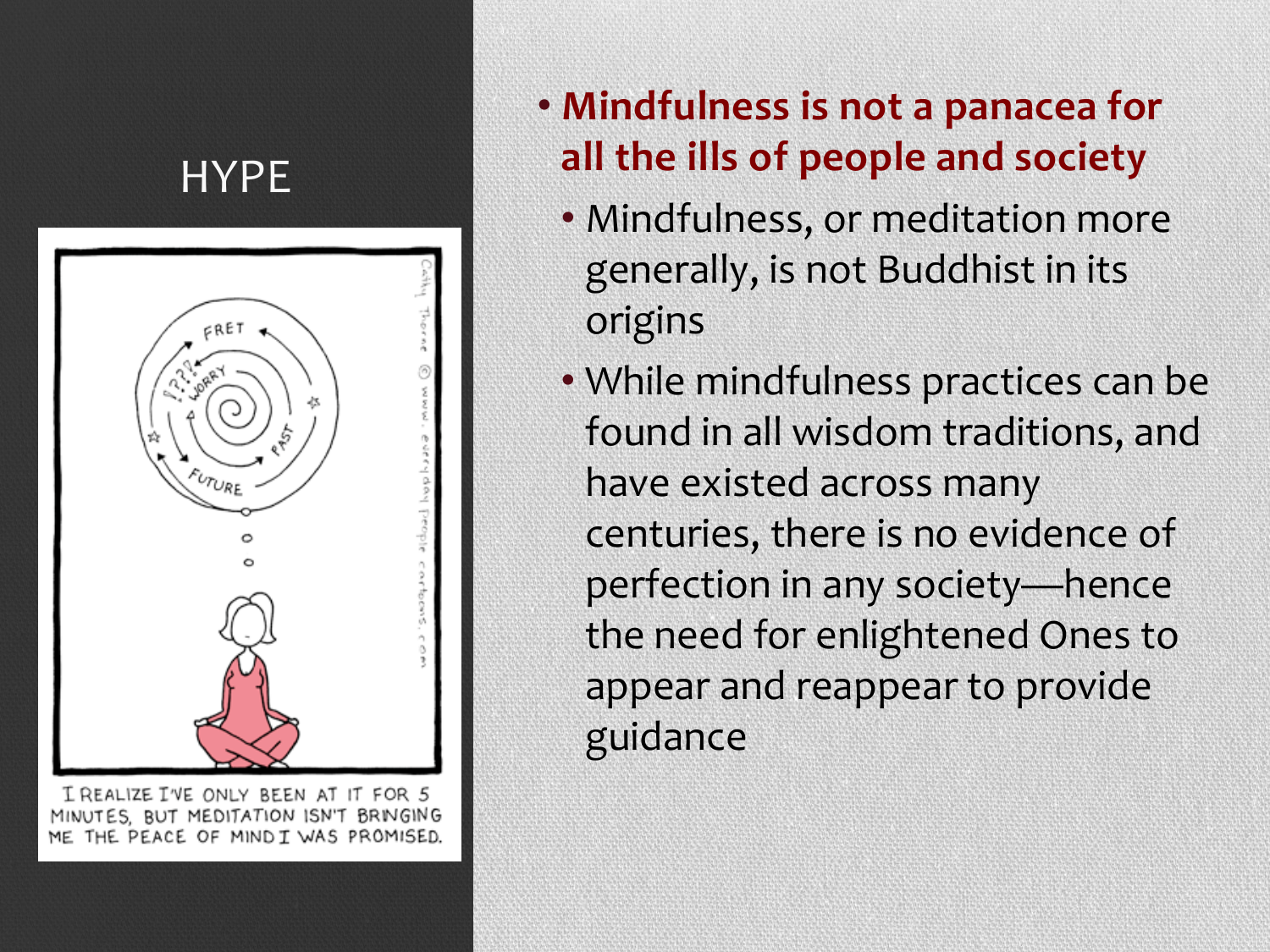#### HARM

• No studies or reviews of studies with children, adolescents, or families have reported any specific "harm" due to participation in mindfulness -based studies

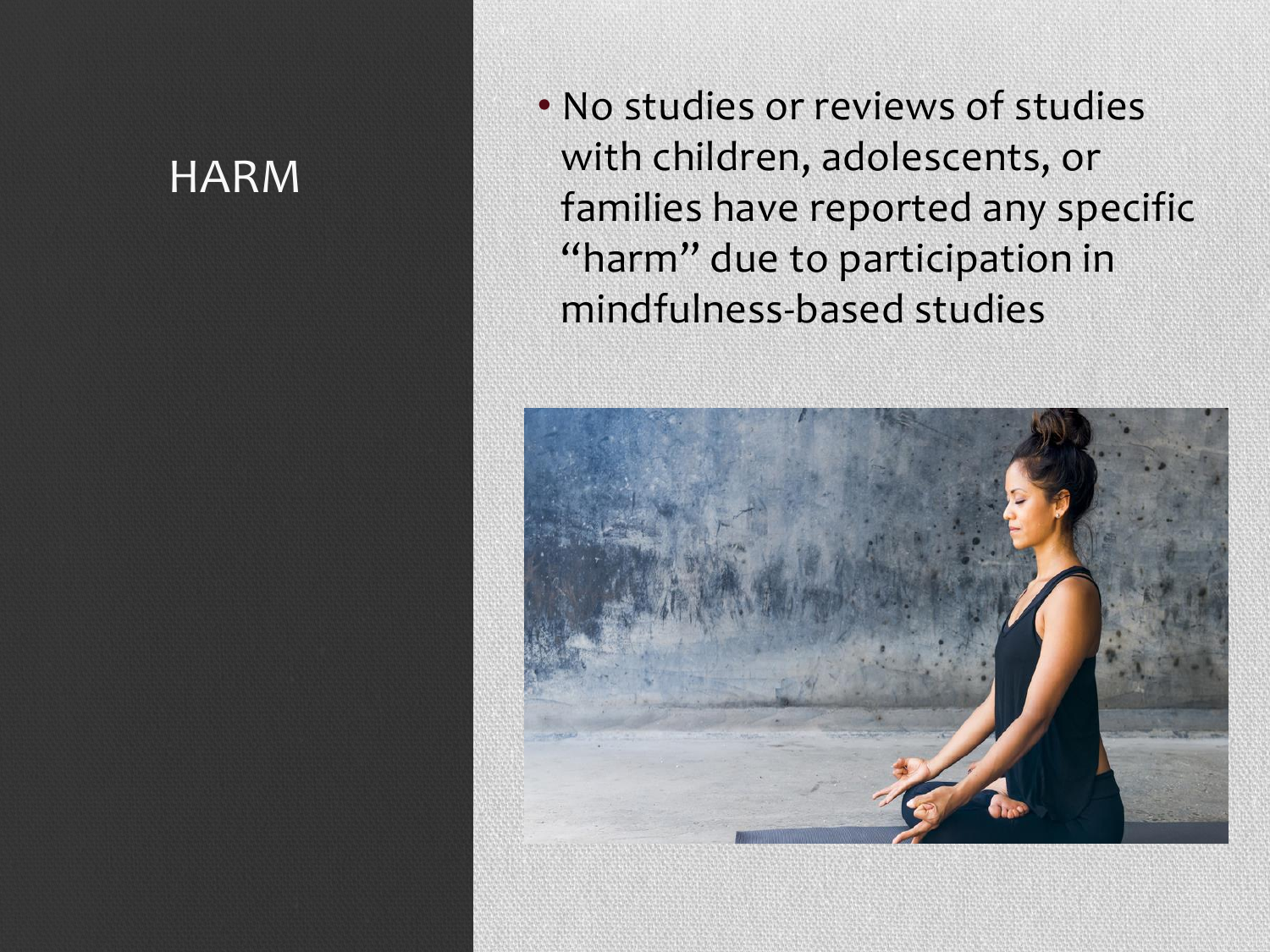#### HARM

There is much that is true which does not admit of being calculated; just as there are a great many things that cannot be brought to the test of a decisive experiment.

Goethe

- There are a small number of studies, mainly with college students and adults, that report some negative side effects, such as panic, depression, and confusion
- Hard to determine the "cause" of the negative side effects
	- Participant variables?
	- Training/therapist variables?
	- Length of training?
	- Lack of prior preparation for dealing with unpleasant or painful memories of the past that may resurface?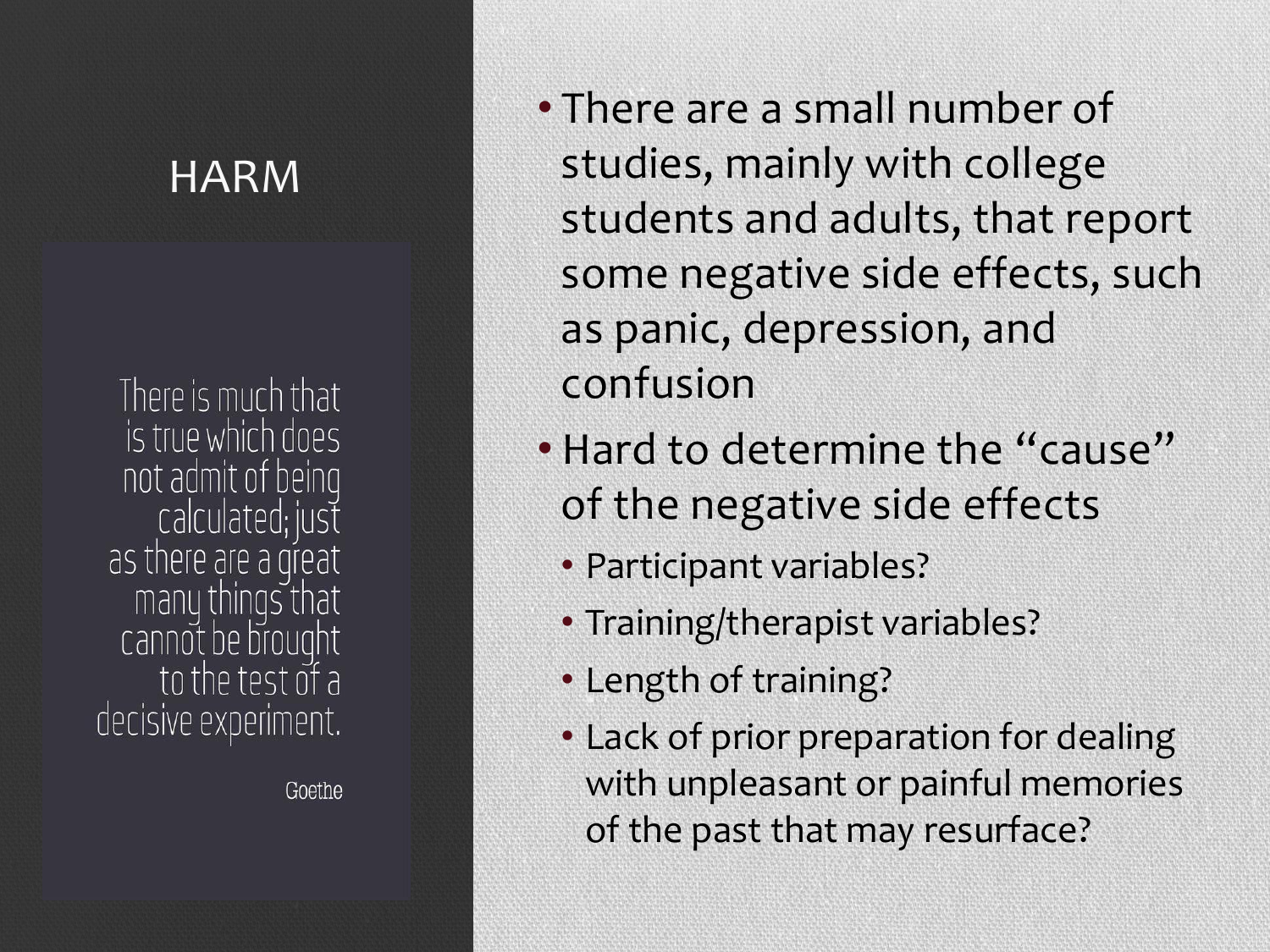*"Much to learn you still have...my old padawan."* ...

 Yoda *"This is just the beginning!"* Count Dooku



- HARM Need to actively monitor negative side effects in future studies
	- Investigate ways of minimizing the risk of negative side effects
	- What do the wisdom traditions advise us to do?
	- With any emerging field, there will be misuse and abuse of the practice by charlatans and illtrained therapists and trainers
	- **Attention and Awareness are needed as we go forward with this exciting journey**